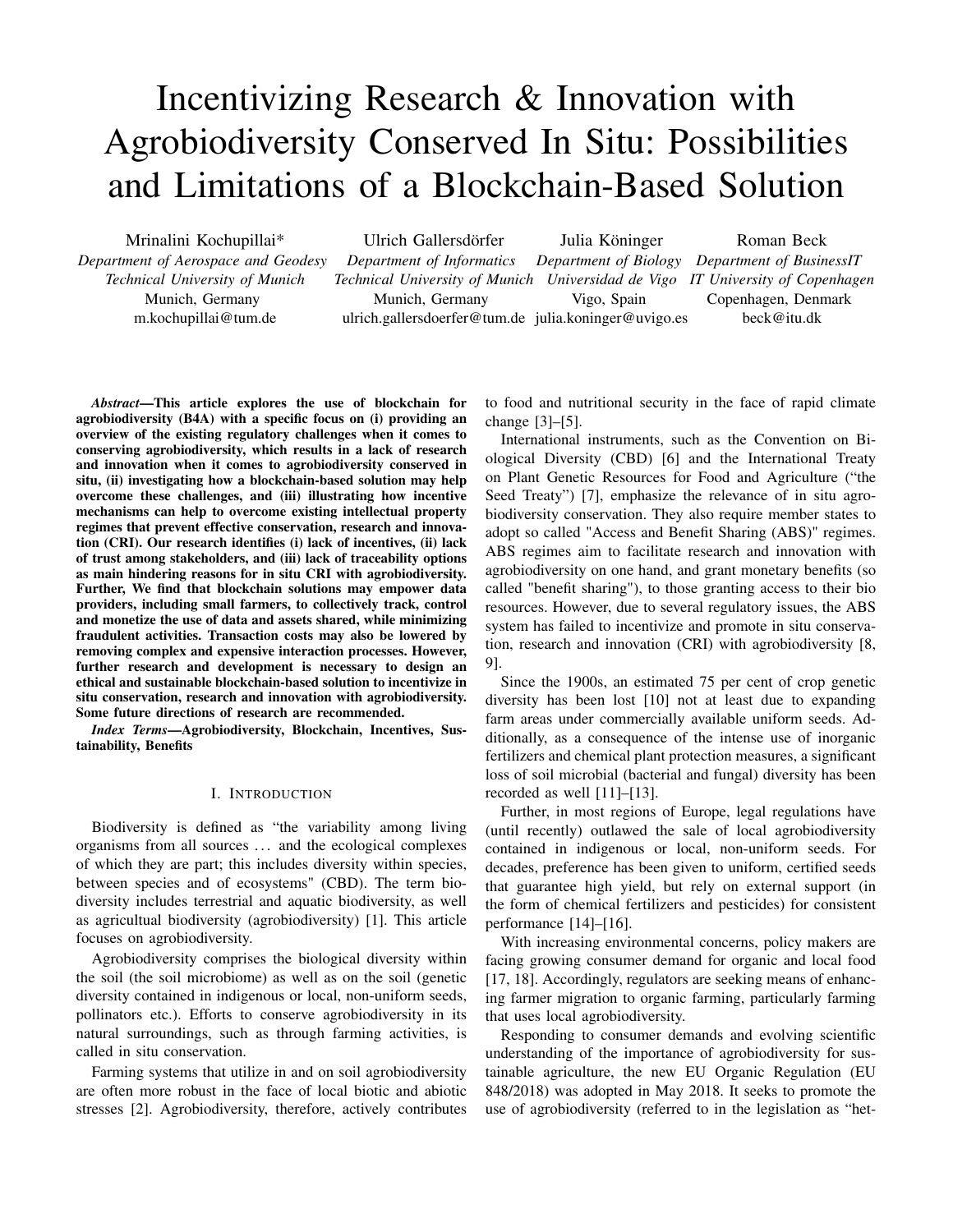erogeneous materials"), in organic agriculture. The regulation permits such materials to be marketed without the need to pass cumbersome and costly seed certification requirements under existing laws. It also acknowledges that "there could be benefits of using such diverse material. . . to reduce spread of diseases, improve resilience and increase biodiversity."

Yet, decades of disengagement with local agrobiodiversity and associated farming practices has led to a situation where the mere permission to use and sell "heterogeneous materials" may not be adequate to trigger changes in farmers' choices. Concrete incentives, including economic incentives and reeducation efforts may be needed to accomplish this goal [\[19\]](#page-13-8)– [\[21\]](#page-13-9).

Further, gaps in current scientific knowledge on best practices for profitable and sustainable use of agrobiodiversity [\[22,](#page-13-10) [23\]](#page-13-11), make farmer migration to organic farming a risky endeavour. Current scientific understanding can profit greatly from on-the-ground experience of farmers (e.g., small farmers and indigenous communities) that are actively engaged in agriculture with local agrobiodiversity. However, an equitable, transparent and trustworthy means of incentivizing and facilitating farmer-sharing of local know-how and materials does not currently exist.

The present paper investigates whether, and the extent to which a blockchain-based solution could contribute to overcoming existing regulatory and practical hurdles and incentivize in situ CRI with agrobiodiversity.

Further, We find that blockchain technology may empower data providers, including small farmers, to collectively track, control and monetize the usage of data and assets shared, while minimizing illegal transactions. Transaction costs may also be lowered by removing complex and expensive interaction processes. However, blockchain solutions primarily deal with linear flows of data and information. In order to operationalize a B4A usecase in the real world, specific technological addons may be necessary that permit multiple entry and access points for data, know-how as well as associated materials (e.g., seeds). Further, unlike bitcoins that can be traded only once, farmers' knowhow (and materials) can be simultaneously traded with multiple "buyers" on the chain. Also, the B4A usecase is quite unlike a blockchain application for tracking agricultural supply chains, where the underlying materials are not significantly transformed post transfer from one stakeholder to the next. In the B4A usecase, the traded material (seed, soil samples, know-how) will get significantly transformed over time: This is desirable, but makes blockchain based traceability and benefit sharing challenging. Hurdles associated with physical materials transfers and stakeholder digital identities can be resolved by complementary development of biomarkers and by implementing trust checkpoints, respectively. However, further research and development is necessary to design an ethical and sustainable blockchain based solution to incentivize in situ conservation, research and innovation with agrobiodiversity. Some future directions of research are recommended. Index Terms—Agrobiodiversity, Blockchain, Incentives, Sustainability, Access and benefit sharing I. INTRODUCTION

Biodiversity is defined as "the variability among living organisms from all sources . . . and the ecological complexes of which they are part; this includes diversity within species, between species and of ecosystems" (CBD). The broad term biodiversityincludes terrestrial and aquatic biodiversity, as well as agricultual biodiversity (agrobiodiversity) [1]. This article focuses on agrobiodiversity. Agrobiodiversity comprises of diversity within the soil (the soil microbiome) and on the soil (genetic diversity contained in indigenous or local, nonuniform seeds, landraces, pollina- tors etc.). Efforts to conserve agrobiodiversity in its natural surroundings, such as through farming activities, is called in situ conservation. Emerging research reveals that farming systems that enhance agrobiodiversity are often more robust in the face of local biotic and abiotic stresses [\[2\]](#page-12-1). Agrobiodiversity, therefore, actively contributes to food and nutritional security in the face of rapid climate change [2]–[4]. International instruments, such as the Convention on Bi- ological Diversity (CBD) [5] and the International Treaty on Plant Genetic Resources for Food and Agriculture ("the Seed Treaty") [6], emphasize the relevance of in situ agro- biodiversity conservation. They also require member states to adopt so called "Access and Benefit Sharing (ABS)" regimes. ABS regimes aim to facilitate research and innovation with agrobiodiversity on one hand, and grant monetary benefits (so called "benefit sharing"), to those granting access to their bioresources. However, research reveals that due to several regulatory failures, the ABS system has failed to optimally incentivize and promote in situ conservation, research and innovation (CRI) with agrobiodiversity [\[8,](#page-12-6) [9\]](#page-13-0). Since the 1900s, an estimated 75 per cent of crop genetic diversity has been lost [7] due, inter alia, to expanding farm area under commercially available uniform seeds. As a consequence of the intense use of inorganic fertilizers and chemical plant protection measures, a significant loss of soil microbial (bacterial and fungal) diversity has also been recorded [8]– [10]. Further, in most regions of Europe, legal regulations have (until recently) outlawed the sale of local agrobiodiversity contained in indigenous or local, non-uniform seeds. For

The paper is arranged as follows: Following this introduction, Section II provides a sketch of the background leading up to the research questions guiding this paper. More specifically, it summarizes the findings from extensive empirical research conducted with the aim of understanding (i) whether existing intellectual property rights regimes and associated policies incentivize in situ conservation of agrobiodiversity, and (ii) the needs of farmers currently engaged with in situ agrobiodiversity conservation and improvement. Section III then identifies the research questions that guide this paper. With the help of an exhaustive literature review, section IV identifies hurdles in international instruments contributing to sub-optimal in situ CRI with agrobiodiversity.

Previous work has recommended using blockchain technology to incentivize CRI with agrobiodiversity [\[21\]](#page-13-9). Section V summarizes the key features of blockchain technology with a view to providing an overview of reasons why B4A may be an appropriate blockchain usecase. Section VI goes deeper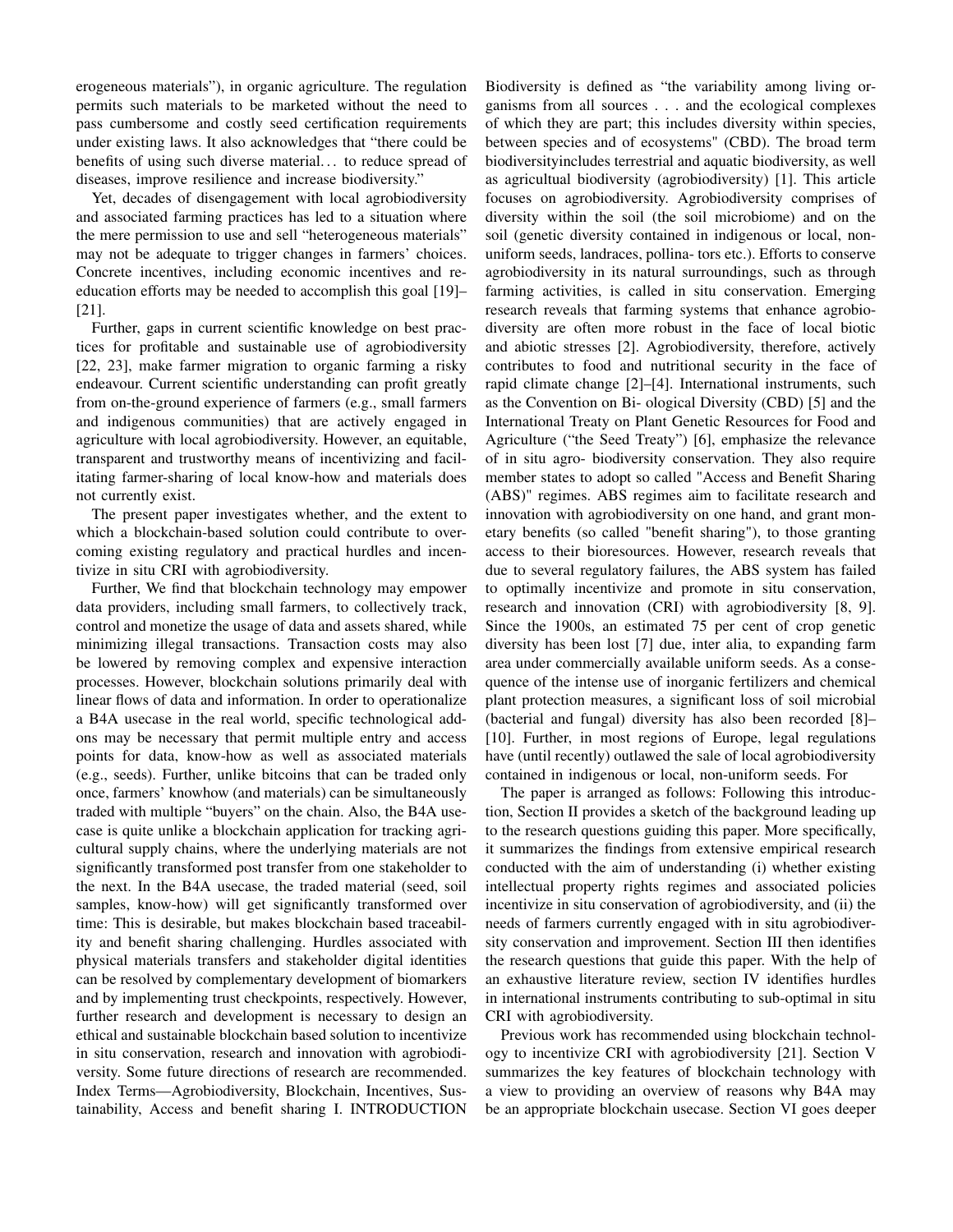into this question: section VI A tabulates and categorizes the regulatory hurdles, lacunae and farmers' needs identified in sections II and IV, to determine which of them can, and which cannot, be addressed by blockchain technology. Section VI B focuses on the issue of incentives: emerging research suggests that on chain and off chain incentives can be combined to better accomplish real world results. Incentives that can be built in and off chain to support the cause of in situ CRI with agrobiodiversity are explored. Section VII concludes with recommendations for future lines of research that can support blockchain or Distributed Ledger Technology  $(DLT)^1$  $(DLT)^1$  based incentivization of in situ conservation, innovation and research with agrobiodiversity by all stakeholders.

#### II. BACKGROUND AND RESEARCH QUESTIONS

#### <span id="page-2-4"></span>*A. Intellectual Property Protection Regimes, Inequitable Incentive Structures and Market Failures*

This article builds on extensive legal and empirical research conducted to determine whether existing intellectual property protection laws and associated governmental policies are able to promote and incentivize CRI with agrobiodiversity conserved in situ [\[8,](#page-12-6) [9,](#page-13-0) [19\]](#page-13-8)–[\[21,](#page-13-9) [24\]](#page-13-12). Arguably, conservation is not innovation. However, research conducted from multidisciplinary, legal as well as ecological economics approaches have recommended that for 'sustainable innovations'<sup>[2](#page-2-1)</sup> in 'plant varieties<sup>[3](#page-2-2)</sup>, recognizing farmers' efforts as 'innovation', and not merely as 'conservation' is necessary and can support the cause of CRI with agrobiodiversity [\[20,](#page-13-13) [25\]](#page-13-14)–[\[28\]](#page-13-15). Recognizing farmers' contributions as innovations can also help address issues of growing rural-urban migration (NO REFER-ENCE FOUND) and growing disinterest in agriculture among younger generations of farmers (NO REFERENCE FOUND).

In existing literature, seed sector innovators are broadly classified into two groups [\[29\]](#page-13-16): (i) formal innovators, i.e. plant

<span id="page-2-0"></span><sup>1</sup>Blockchain is a subset of Distributed Ledger Technologies. For simplicity, we use the term *blockchain* but also include technologies that are not based on a block structure.

<span id="page-2-1"></span><sup>2</sup>Kochupillai, 2016 was perhaps the first to use and define the term "sustainable innovations" as innovations that: (i) Protect natural resources, inter alia, by supporting in situ conservation and improvement of agrobiodiversity. (ii) Facilitate both formal and informal (downstream) innovations to continue to take place in the generations to come. (iii) Equitably incentivize participation by all potential innovators in the process (life cycle) of innovation.

<span id="page-2-2"></span><sup>3</sup>Kochupillai's research deviated from the international legal understanding of the term 'plant variety'. The term "plant varieties" in Kochupillai's original work includes 'agrobiodiversity' as well as innovations on and with this diversity by breeders ("the formal sector") as well as farmers ("the informal sector"). This deviation was necessary because the Indian PPVFR Act, 2001, which was the main legislation Kochupillai's research focused on, includes not only breeders' varieties, but also so called "extant varieties" and "farmers' varieties" within its scope. Farmers' variety, has also been defined in the Indian legislation to include traditionally cultivated varieties, as well as wild relatives or landraces of a variety. Kochupillai's research focused on India for three reasons: India is a major (agro)biodiversity hotspot, almost 60 per cent of India's population relies on agriculture for its livelihood, and the Indian Protection of Plant Varieties and Farmers Rights Act, 2001 (PPVFR Act) is considered to be one of the most unique in the world as it purports to accomplish a complex three-fold goal: (i) promoting private sector innovations in plant varieties, (ii) protecting and promoting farmers' innovations in plant varieties, and (iii) rewarding farmers and farming communities engaged with conserving agrobiodiversity.

breeders affiliated with Universities, research institutions or the seed industry, and (ii) informal innovators, i.e. farmers (particularly small and marginal farmers, who constitute almost 80 per cent of India's farming community).

A growing body of literature highlights the critical relevance of in situ conservation of seeds by farmers (the informal innovators). Particular relevance is placed on the saving of local, genetically variable seeds, that house diverse genetic materials necessary resisting pests and diseases, and ensuring food security in the face of climate change [\[30\]](#page-13-17)–[\[32\]](#page-13-18). Agrobiodiversity conserved in situ, is also an important raw material necessary for downstream research and plant breeding by the formal sector.

Accordingly, researchers have argued that legal regimes that sub-optimally incentivize saving of local, genetically variable seeds, also undermine the continuation of plant breeding and seed improvement in the long run [\[19\]](#page-13-8). Kochupillai's legal and empirical research in India also identified several legal and policy hurdles that act as "perverse incentives", actively disincentivizing seed-saving.

Existing incentive structures have also been found to be either inadequate or inappropriate to incentivize CRI with agrobiodiversity. Intellectual property laws and associated governmental policies have also been found to inequitably skew the innovation landscape by (i) promoting only formal innovations using existing proprietary germplasm stores (e.g. in seed banks), and (ii) neglecting innovations that rely on and promote in situ agrobiodiversity conservation [\[19,](#page-13-8) [21\]](#page-13-9), and CITE OTHERS).

# *B. Incentivizing Sustainable Seed Innovations: Challenges faced by Farmers*

Past research has called for urgent legal and regulatory attention to level the seed-innovations landscape, and to promote sustainable innovations in plant varieties [?, [24\]](#page-13-12). Accomplishing this complex goal involves a rebalancing of incentives, roles and contributions among diverse stakeholders operating in a delicate ecosystem.

To find "means of incentivizing farmer-level innovations on and with seeds from often-neglected indigenous varieties in India", and, in particular, with the "greater role that public recognition for (small) farmers' seed innovation might play therein", a research grant was acquired from the UK Arts and Humanities Research Council (AHRC) in 2016-17.

The grant supported further empirical research and brought together experts and farmer-stakeholders to a one-day workshop designed to intensively debate and elicit diverse views on this topic. The workshop, hosted by the AHRC funded partner, the Art of Living Foundation, an international NGO working to revive traditional indigenous seeds, associated farming systems ("natural farming") and know-how, created 4 working groups. [4](#page-2-3) All groups identified current challenges that either disincentivize or prevent active adoption of indigenous

<span id="page-2-3"></span><sup>&</sup>lt;sup>4</sup>The working groups focused on law, research, outreach and awareness and participatory plant breeding, Moderat by Sunita Sreedharan, Mrinalini Kochupillai, Shamika Mone and S.C. Tripathi respectively.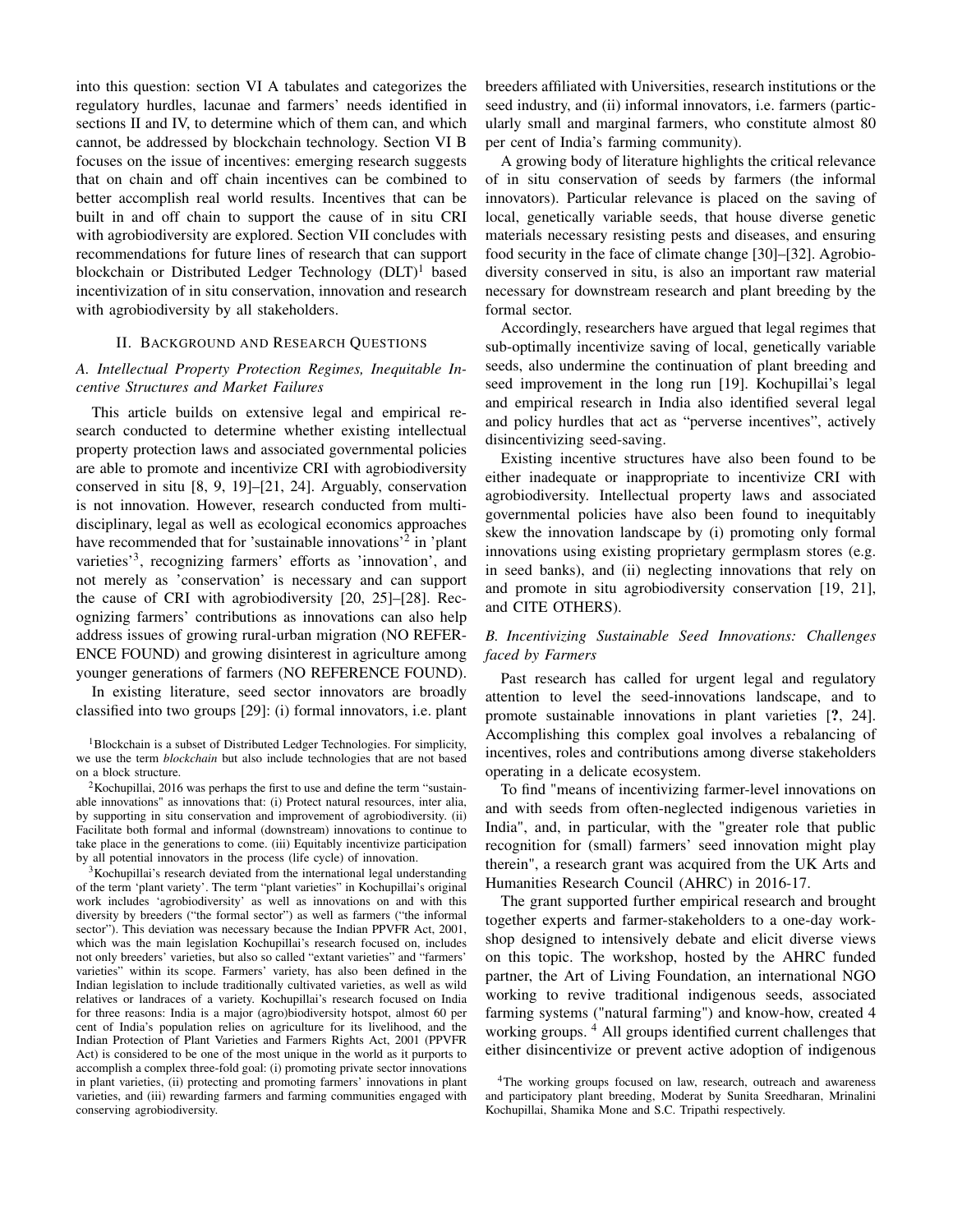seeds (agrobiodiversity) by small and marginal farmers, and made recommendations for future actions to overcome these challenges.

The challenges and recommendations emerging from the workshop were divided into the following 10 broad categories  $(\iota_i)$  [\[21\]](#page-13-9):

- $\iota_1$  Inadequate attribution and recognition: As indigenous seeds are heterogenous and not uniform, once sold or exchanged, it can be difficult to identify the next generation of seeds as originating from a specific source. Farmer-sellers of high quality indigenous seeds, therefore, never get the recognition and attribution they deserve. This finding has also been confirmed by other researchers [\[24,](#page-13-12) [33,](#page-13-19) [34\]](#page-13-20). Farmers also emphasized the importance of giving unique names to seeds developed by farmers, and of acknowledging inventor-communities and persons engaged with farming using agrobiodiversity and traditional know-how. Recognition must also be given to those who make local improvements to indigenous seeds and knowhow, especially when these improvements result in higher yields or better quality of produce.
- $\iota_2$  Sub-optimal economic and other incentives: As a result of (i) inadequate (or no) attribution, (ii) low demand for indigenous seeds and associated know-how, and (iii) unavailable markets and government support in the form of a "minimum support price" for the produce resulting from unique local seeds and grains, innovative farmers who cultivate with and improve agrobiodiversity in situ, do not have optimal incentives to continue this work. While farmers (in India) are happy to share their materials and know-how with other farmers, such other farmers have no concrete incentive to migrate to farming systems that use indigenous, heterogeneous seeds and improve agrobiodiversity.
- $\iota_3$  Traceability: There are currently no mechanisms in place that can track and trace the source of indigenous seeds and of associated know-how. This prevents the equatable and honest sharing of benefits on one hand, and the emergence of markets selling high quality indigenous seeds on the other.
- $\iota_4$  Sub-optimal research and education: As farmers often do not have the know-how necessary to beneficially use indigenous seeds, research and education (formal and informal channels), including through community engagement is centrally relevant to promote adoption of farming techniques that utilize, conserve and improve agrobiodiversity in situ.
- $\iota_5$  Reliable communication channels (e.g., to report problems, success stories etc.) are needed to facilitate communication between farmers and others engaged with agrobiodiversity.
- $\iota_6$  Marketing channels and new markets are necessary to facilitate quick sales of produce and seeds resulting from

using indigenous seeds. $5$ 

- $\iota_7$  Means of ensuring and documenting quality of seeds/produces and accessibility of documentation.
- $\iota_8$  Means of ensuring quantity, timely availability, and affordability of indigenous seeds and access to know-how on when and how to sow and cultivate them.
- $\iota_9$  More Knowledge creation/verification, including through research in various disciplines and dissemination of research findings; currently there is sub-optimal research being conducted on characteristics and strengths of indigenous seeds and associated traditional agricultural systems.
- $t_{10}$  Revival/Maintenance of Traditional Ecological Knowledge (TEK) and local cultures associated with it.

#### *C. Recommending a Three-Pronged Approach*

With the aim of making more specific recommendations for concrete policy and regulatory action based on the key recommendations of the working groups, an impact acceleration grant was sought and acquired from the UK Global Challenges Research Fund (2019). The position paper for the Government of India, compiled using the GCRF grant, recommended a three pronged approach for incentivizing sustainable indigenous seed innovations [\[21,](#page-13-9) [35\]](#page-13-21):

- 1) Prong 1: Reviving Traditional Ecological Knowledge Systems, that contain rich knowledge on means of protecting and enriching in and on soil biodiversity
- 2) Prong 2: Re-designing Educational Curricula of Agricultural Universities and of Rural Agricultural Extension Services to incorporate extensive education and training in farming systems that incorporate this traditional ecological knowledge; and
- 3) Prong 3: Re-leveling the Incentives Landscape, inter alia, by adopting technical solutions such as blockchains to overcome hurdles that currently disincentivize research and in situ innovations with agrobiodiversity by farmers and researchers (i.e. formal and informal sectors).

This article focuses and builds on the third prong and is guided by the following research questions:

#### III. RESEARCH QUESTIONS AND METHODOLOGY

#### *A. Research Questions*

- RQ 1a. Which major international regulatory regime(s) are responsible for promoting in situ agrobiodiversity conservation and its equitable access, use and benefit sharing?
- RQ 1b. Which shortcomings, if any, in these regimes, may be contributing to sub-optimal in situ conservation, research and innovation with agrobiodiversity?
- RQ 2. Is the promotion of research and innovation with agrobiodiversity conserved in situ an appropriate blockchain use case?

<span id="page-3-0"></span><sup>5</sup>it is necessary to note that some farmers' groups expressed opposition to the idea of seed "sales" and preferred to give away seeds and associated know-how for "free". However, all were interested in creation of appropriate channels for transfer of seeds and know, whether it be for free or for a charge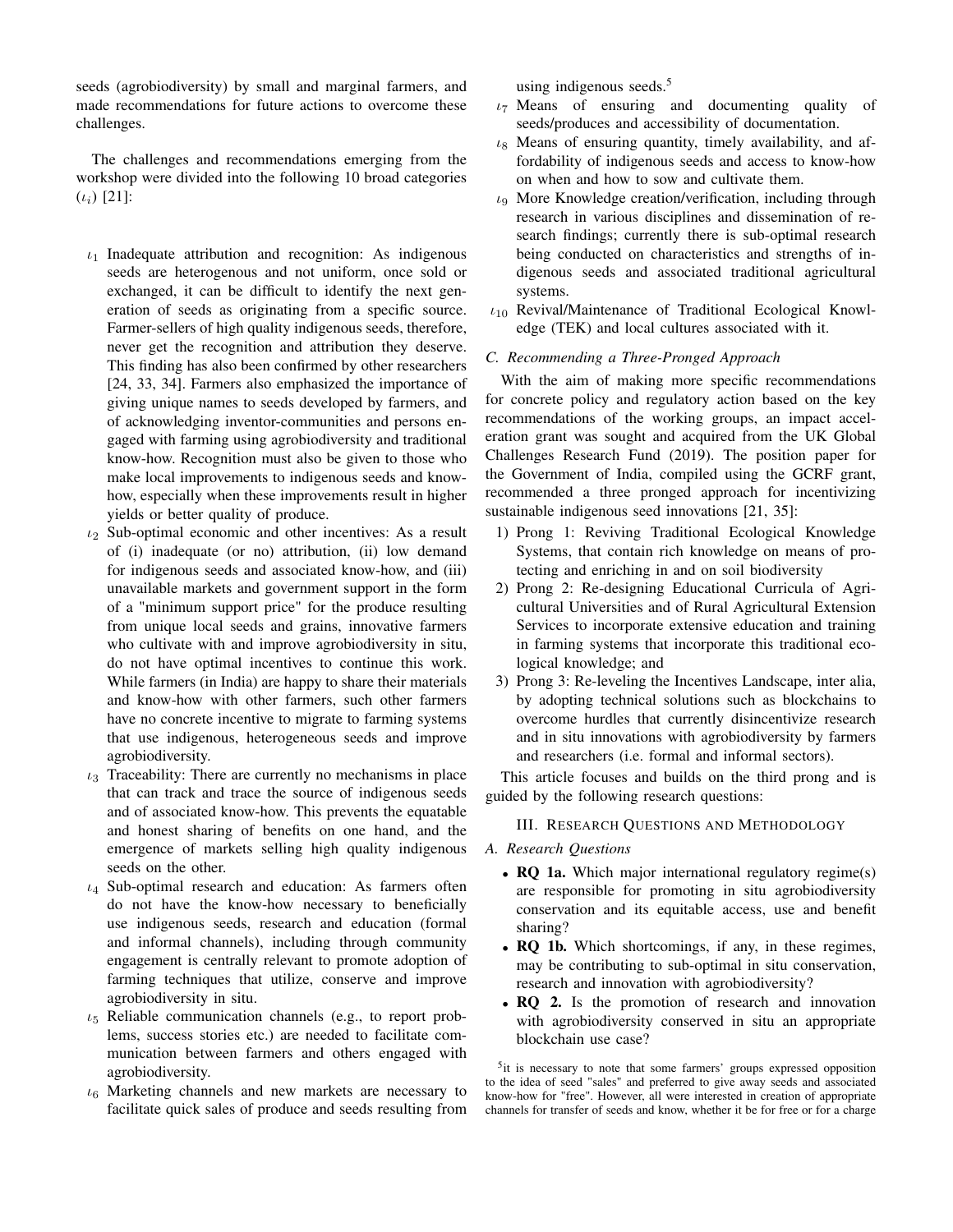- RQ 3. How, and to what extent, can a blockchain-based solution help:
	- RQ 3a. address the identified shortcomings and challenges (RQ 1b.), and
	- RQ 3b. provide incentives for farmers to use, innovate with, and share traditional know-how and agrobiodiversity conserved in situ,

In relation to RQ 3a, the article looks into current capabilities and shortcomings of blockchain solutions that can help overcome challenges and implement recommendations identified by Kochupillai 2016, Kochupillai et al. 2019, and under RQ 1.

#### *B. Methodology*

This paper provides insights into the above research questions based on a comprehensive literature review. The search terms used for the literature review, as well as the outlines of the blockchain "Ecosystem and Conditions" are guided by the insights and recommendations gathered from the background research described in Part II above.

# <span id="page-4-0"></span>IV. THE INTERNATIONAL REGULATORY REGIME FOR THE CONSERVATION AND EQUITABLE USE OF AGROBIODIVERSITY

#### *A. Overview of the Major International Regulatory Regimes (RQ1a)*

In the late 1980s, researchers found that biodiversity declined to "its lowest level since the end of the Mesozoic, 65 million years ago" [\[36\]](#page-13-22). With growing civil and political awareness about the rapid decline of global biodiversity, the need for an international legal instrument to protect both wild and domesticated diversity was voiced [\[37\]](#page-13-23). Eventually, the Earth summit of Rio in 1992 put the topic on the political agenda and collected signatures for the adoption of the Convention on Biodiversity (CBD) [\[6,](#page-12-4) [38\]](#page-13-24).

The CBD has three main goals, namely (i) the conservation of biodiversity, (ii) the sustainable use of biodiversity and (iii) the fair and equitable sharing of benefits resulting from the use of biodiversity and associated plant genetic resources (PGRs) [\[39\]](#page-13-25). The exchange of PGR through the CBD is based on national bilateral "case-by-case negotiations" [\[40\]](#page-13-26)– [\[42\]](#page-13-27), whereby national rules govern the contracts [\[38,](#page-13-24) [43\]](#page-13-28). In spite of the stated goals, PGR were barely exchanged in the first twenty years of the CBD's implementation, suggesting a need to review and amend its provisions [\[44\]](#page-13-29). The CBD was extended in 2014 by a supplementary agreement, the Nagoya Protocol (NP) [\[45\]](#page-13-30), which aimed, inter alia, to overcome shortcomings connected to the CBD's bilateral system. The NP aims to incentivize exchange of PGRs and consequently the promotion of in-situ conservation and engagement with PGRs. The NP clarified previous terminological ambiguities and added an article to facilitate access and benefit sharing (ABS) of PGRs.

In 2004, a further international regulation aimed at protecting agricultural biodiversity, was adopted. Titled the International Treaty on Plant Genetic Resources for Food and Agriculture (ITPGRFA), it was implemented by the Food and Agricultural Organization of the United Nations [\[46\]](#page-13-31). Also known as the Seed Treaty, the ITPGRFA aims to facilitate access to a wider range of PGRs (particularly those relevant for agriculture) through a central sharing point [\[44,](#page-13-29) [47,](#page-13-32) [48\]](#page-13-33). The Seed Treaty replaced bilateral negotiations with a multilateral system, which includes a Standard Material Transfer Agreement (SMTA) [\[49\]](#page-13-34) for essential food and fodder crops [\[50\]](#page-13-35). The SMTA frames responsibilities and duties for providers and users of PGRs, including monetary and physical sharing in case of commercial usage of PGR ("benefit sharing") [\[38,](#page-13-24) [51\]](#page-13-36). The ITPGRFA is considered "the most sophisticated international benefit-sharing mechanism to date" [\[38\]](#page-13-24).

Although the CBD and the ITPGRFA have been ratified by most countries, PGRs were barely exchanged [\[44,](#page-13-29) [47,](#page-13-32) [48\]](#page-13-33). In fact, studies find that the NP has complicated the access to PGRs, especially in biodiversity hotspots such as South Asia, East Africa, and South America [\[48,](#page-13-33) [52\]](#page-13-37). The limited use of PGR under the NP has also been linked to the small number of countries that facilitate access to PGRs through additional legal or administrative mechanisms which implement the CBD/NP.

PGRs are accessed more frequently under the ITPGRFA, however, research institutes struggle with several barriers and bureaucratic hurdles when accessing PGRs [\[8,](#page-12-6) [9,](#page-13-0) [44\]](#page-13-29). The ITPGRFA aims to protect incentives for sharing,e.g., by not including intellectual property rights for PGRs in its treaty [\[53\]](#page-13-38). To better understand the specific strengths and shortcomings in the international regulatory regimes, the following literature review was conducted (RQ 1b, below).

# *B. Challenges and Shortcomings of International Regulatory Regimes (RQ1b)*

To answer RQ1b, the current research on the topic was analysed through a systematic literature review and analysis of the relevant results. The literature review was conducted on the ISI Web of Knowledge database, particularly two subdatabases therein: (i) Current Contents Connect (=database 1, DB1) and (ii) Web of Science Core Collection (DB2). The search was carried out in September 2020 for publications in the English language from 1998 to 2020. The screening followed a three-step approach:

Step I: A broad keyword search was conducted. The keyword search in Step I looked for titles including the term "biodiversity", "access and benefit sharing" and "agriculture". *TS=((biodiversity AND Access and benefit sharing AND agriculture)*.

The structured literature review yielded (i) 161 results in DB1 and (ii) 230 results in DB2. The topic of agrobiodiversity conservation and equitable access and benefit sharing is primarily covered under two international regulatory regimes (see section IVA above) [\[6,](#page-12-4) [38\]](#page-13-24), namely, the CBD and its extension, the Nagoya Protocol (NP) and the (ii) International Treaty on Plant Genetic Resources for Food and Agriculture (ITPGRFA). As these regimes operate at the global level and almost all nations of the world are signatory to these [\[19\]](#page-13-8) and the shortcomings of these regimes were the focus of RQ1b, for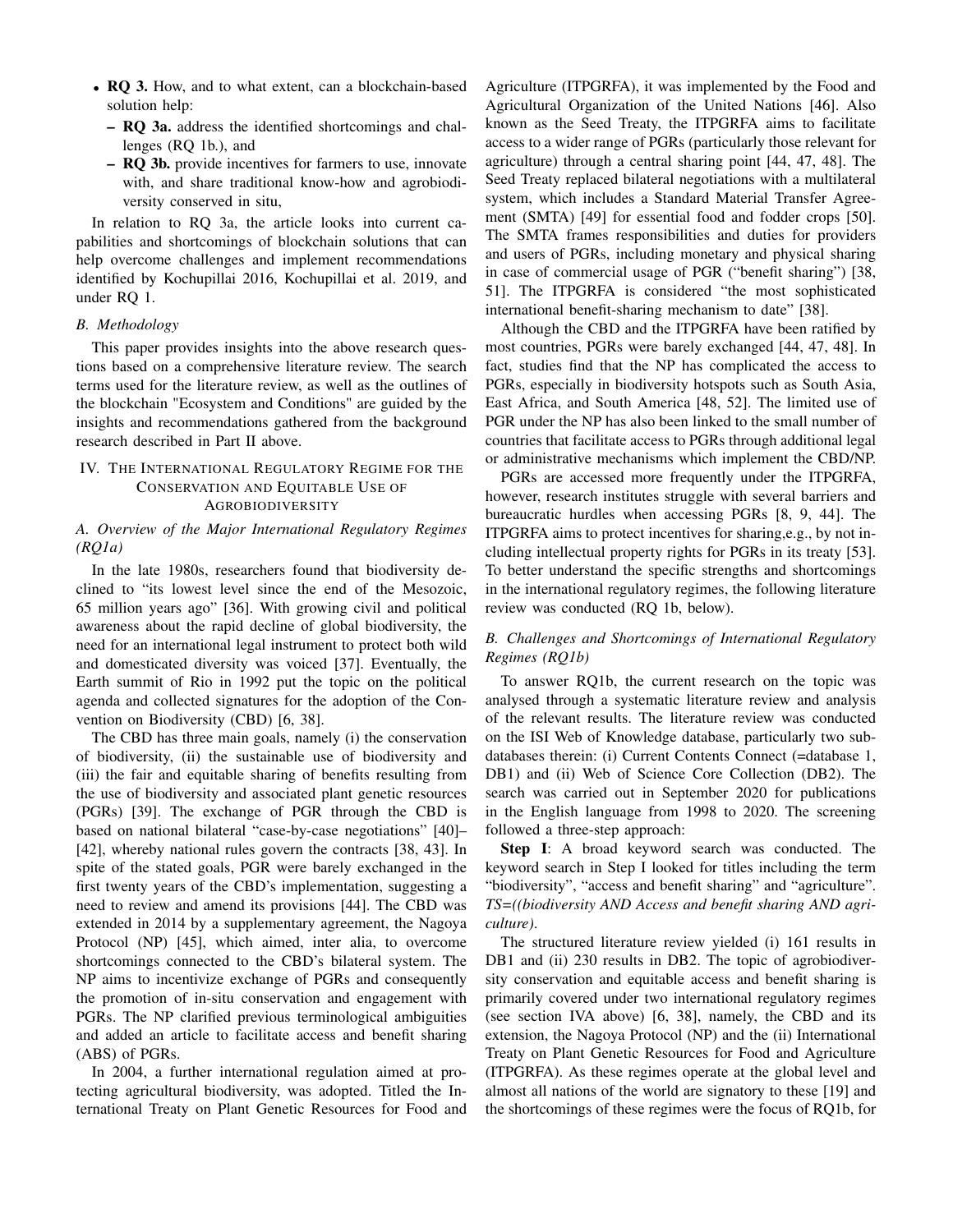step II, papers were eliminated that did not mention at least any one of the two regimes.

Step II: Step 1 combined with *TS=(objectives AND Nagoya Protocol OR International Treaty on Plant Genetic Resources for Agriculture OR ITPGRFA)*

Step II yielded 38 papers in DB1 and 62 papers in DB 2 providing detailed information on the two regimes. We screened the papers to identify the key strengths of the two regimes. The findings are displayed in table [I.](#page-5-0)

<span id="page-5-0"></span>TABLE I STRENGTHS OF EXISTING INTERNATIONAL BIODIVERSITY PROTECTION REGIMES (NAGOYA PROTOCOL (NP)/CONVENTION ON BIODIVERSITY (CBD) AND THE INTERNATIONAL TREATY FOR PLANT GENETIC RESOURCES FOR AGRICULTURE (ITPGRFA)) IDENTIFIED WITHIN LITERATURE

| Strengths $\sigma_i$                     | <b>NP/CBD</b> | <b>ITPGRFA</b> |
|------------------------------------------|---------------|----------------|
| $\sigma_1$ : Integration of ethical and  | [54, 55]      | [54, 56, 57]   |
| legal principles in ownership            | [56, 58]      |                |
| and usage of PGR                         | [59]–[62]     |                |
| $\sigma_2$ : Objectives comprise         | [59, 62]      | [57, 61, 63]   |
| indigenous knowledge                     |               |                |
| $\sigma_3$ : Following "noble"           | [62, 64]      | [57, 58, 60]   |
| objectives"                              |               |                |
| $\sigma_4$ : Ratified by most countries; | [65, 66]      | [57]           |
| inclusive                                |               |                |

Thereafter, these international treaties were scanned to extract and study the provisions that deal specifically with agrobiodiversity conservation, use, access or benefit sharing. Under various provisions, the treaties underscore the key role played by indigenous communities and their traditional knowledge in safeguarding and bringing forward (agro)biodiversity from generation to generation [\[67,](#page-14-10) [68\]](#page-14-11). Accordingly, these treaties emphasize and mandate benefit sharing with communities that grant access to their biodiversity, traditional knowledge and know-how for downstream use (including for use in research or for commercial purposes) (see Nagoya protocol Article 14- 16; Article 10.2 of the ITPGRFA).

Beyond ensuring a "fair price" for these valuable resources, the goal of the benefit sharing regime is twofold: (i) to ensure that conservers of (agro)biodiversity, have the incentives and monetary means to continue their good work [\[54\]](#page-13-39), and (ii) to give conservers of biodiversity concrete incentives to share (give access to) their resources and know-how with other stakeholders in the value or innovation chain [\[67,](#page-14-10) [68\]](#page-14-11).

Indeed, agrobiodiversity and associated Plant Genetic Resources (PGRs) are actively sought by scientists engaged in sustainable agricultural research [\[22,](#page-13-10) [69\]](#page-14-12). However, due to the link between agrobiodiversity and exchanged PGRs, the effectiveness and the achievement of goals of agrobiodiversity regimes is validated best by analysing Access and Benefit Sharing (ABS) agreements [\[70\]](#page-14-13). Following different approaches, both regimes have only witnessed very minimal success in promoting equitable PGR access and benefit sharing. Under the Nagoya Protocol, on an average, 2.05 ABS agreements per year, per country have been signed [\[44,](#page-13-29) [50\]](#page-13-35). Under the ITPGRFA, from more than 3.3 million samples exchanged, no benefit-sharing occurred [\[70\]](#page-14-13). To find the

#### TABLE II

SHORTCOMINGS OF EXISTING INTERNATIONAL BIODIVERSITY PROTECTION REGIMES (NAGOYA PROTOCOL (NP)/CONVENTION ON BIODIVERSITY (CBD) AND THE INTERNATIONAL TREATY FOR PLANT GENETIC RESOURCES FOR AGRICULTURE (ITPGRFA)) IDENTIFIED WITHIN LITERATURE

|                     | <b>ITPGRFA</b>  |
|---------------------|-----------------|
|                     |                 |
| [48, 73, 74]        | [58]            |
|                     |                 |
|                     |                 |
| [75]                | [8]             |
| [9, 70, 74, 76]     | [8, 50, 58, 77] |
| [55, 78, 79]        | [44]            |
|                     |                 |
| [44, 59, 64, 78,    | [70]            |
| 791                 |                 |
| [62]                | [72, 73, 79]    |
|                     |                 |
| [9, 74, 80]         | [62, 70]        |
| [81, 82]            | [70]            |
| $[44, 83]$ - $[86]$ | [66, 87, 88]    |
|                     |                 |
|                     | <b>NP/CBD</b>   |

shortcomings, hurdles, problems and weaknesses of existing regimes, in step 3 of the literature review, papers that discuss "shortcomings" of these regimes were extracted and analysed.

Step III: Step 2 combined with *TS=(shortcomings OR problems OR hurdles OR limitations)*

Step III found 10 papers in DB1 and 11 papers in DB2 reporting that despite good intentions of international treaties, cumbersome bureaucratic and regulatory hurdles therein delay and disincentivize honest research practices. They thereby prevent equitable benefit sharing, creating an atmosphere of mistrust between providers and users of agrobiodiversity [\[71\]](#page-14-29). Lack of trust leads to sub-optimal accessibility and benefit sharing, triggering a vicious cycle where rampant biopiracy further reduces trust among stakeholders [\[72\]](#page-14-21). Table II lists shortcomings predominant in literature.

Current regimes are inadequate or unable to (i) trace PGRs to source, (ii) identify and penalize infringements, and (iii) incentivize access and benefit sharing. They thus fail to facilitate and incentivize legitimate and honest access to and research with PGRs. Further, they currently fail to integrate digital sequence information (DSI) associated with PGRs in their access and benefit regulations. Despite their significant role in research and development [\[89\]](#page-14-30), DSI currently bypasses any ABS and obligations or values thereof [\[84\]](#page-14-31). Both the CBD/NP and the ITPGRFA have recently tried to include DSI, but describe the struggle to accomplish this as being a result of "pre-existing weakneeses" in their design [\[86\]](#page-14-26).

The ongoing discussions on DSI also emphasize the need to rethink existing administrative and regulatory frameworks and to identify alternative or complementary solutions. Such solutions should facilitate the tracing and tracking of shared data to its source and to every downstream use [\[54\]](#page-13-39). It should also sufficiently protect and incentivize the maintenance of the source of PGRs and DSI [\[84,](#page-14-31) [86\]](#page-14-26). Externalising transaction costs associated with ABS and fostering interdisciplinary and cross-cultural research with PGRs are also worthwhile goals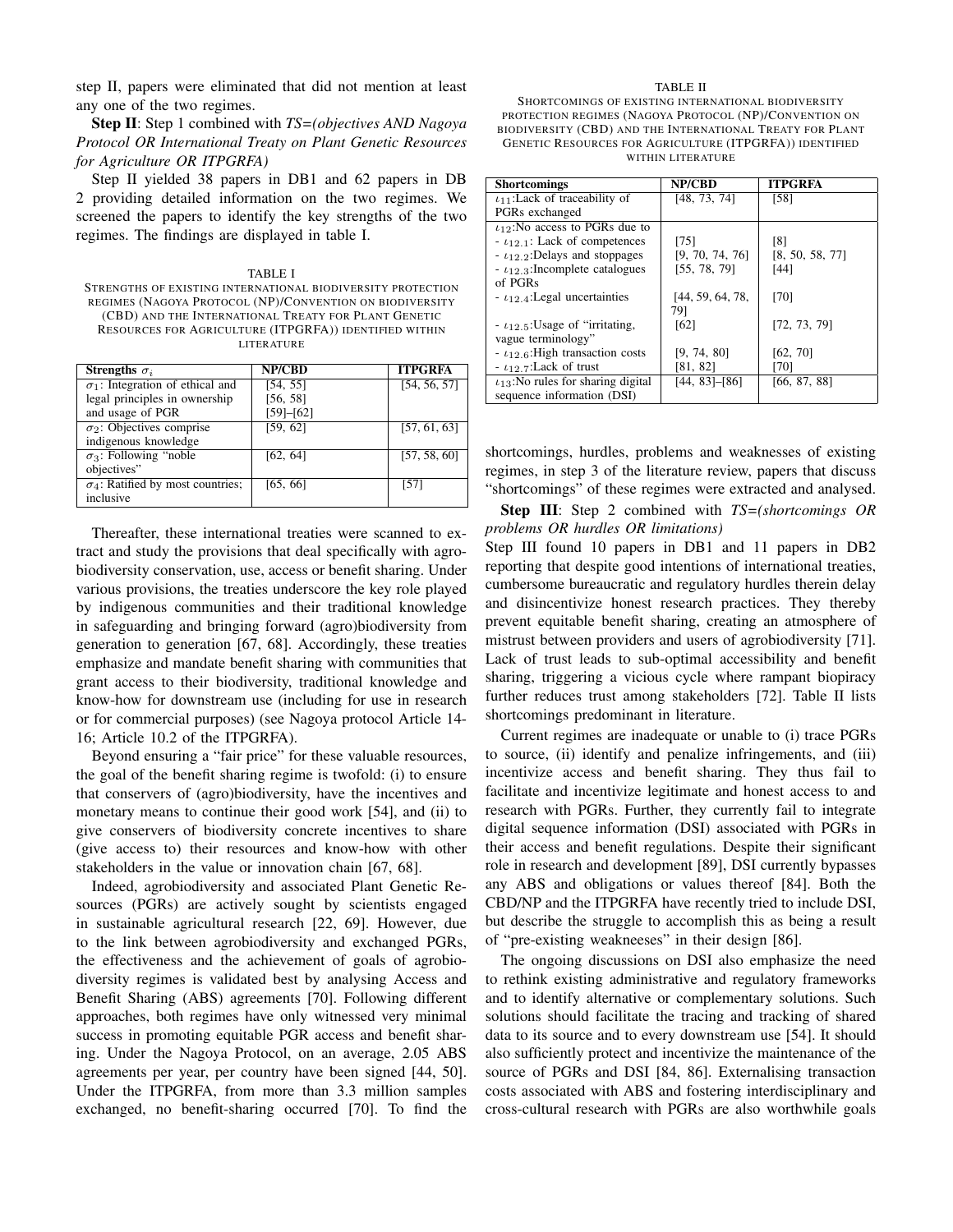to pursue [\[44\]](#page-13-29).

Regulatory and bureaucratic delays result in researchers avoiding regulatory check posts [\[77,](#page-14-18) [79\]](#page-14-20), blurring the origins of their data, or stopping research out of fear of allegations of biopiracy [\[44,](#page-13-29) [48,](#page-13-33) [59,](#page-14-2) [73\]](#page-14-14). As a result, international regulations that aim to protect, conserve and equitably regulate the access to (agro)biodiversity [\[85\]](#page-14-32), currently limit the availability and access to valuable PGRs, and inadvertently disinentivize honest use of the systems established under these regulations (For the ITPGRFA: [\[42,](#page-13-27) [50\]](#page-13-35). For the NP/CBD: [\[8,](#page-12-6) [48,](#page-13-33) [52,](#page-13-37) [90\]](#page-14-33). Both regimes are currently looking for solutions [\[54,](#page-13-39) [66,](#page-14-9) [70,](#page-14-13) [84,](#page-14-31) [86\]](#page-14-26).)

#### V. BLOCKCHAIN USE CASES: FEATURES AND CONDITIONS (RQ2)

#### *A. Blockchain: Overview of Key Features*

Blockchain as a technology was first applied in the decentralized cryptocurrency Bitcoin in 2008 [\[91\]](#page-14-34). As first application, Bitcoin is used for pseudonymous payments without the need to rely on a trusted third party. Since Bitcoin increased in popularity and communities understood that a blockchain network can be utilized for other purposes or use cases, applications outside the financial sector arose [\[92\]](#page-14-35).

Most scientific literature [\[93\]](#page-14-36)–[\[97\]](#page-15-0) highlights four key advantages of blockchain that make it suitable for diverse use cases:

- 1) Trustlessness: Parties who do not fully trust each other are able to interact with each other. This absence of trust is the result of absolute transparency [\[98\]](#page-15-1). Each action of a user is visible to and verifiable by all other participants. Furthermore, it is non-repudiable, such that the acting user can never argue that a particular action did not happen.
- 2) Independence from third parties (or intermediaries): The trustlessness of the system comes with the fact that the parties do not need a trusted third party to run the system. Instead, the members of the network run the system together, without a single party being able to manipulate the state. Only if a specific threshold of accomplices is exceeded, manipulation is possible.
- 3) Automation and Execution: The maintenance of a consensus, especially about the evolution of a set of shared facts, is crucial. It allows the parties of the network to define rules to which everyone has to adhere; otherwise, participation is restricted, or the respective parties are punished for their malicious behavior. These rules are either a core part of the consensus mechanism or can be formulated in so-called Smart Contracts; little programs installed on the blockchain, running as autonomous services. With these Smart Contracts, these rulings can be extended to every aspect of the network, allowing participants to collectively define processes, responsibilities, roles, and outcomes.
- 4) Built-in incentive mechanisms: Incentives have been a key pillar in blockchain solutions. The incentive mechanisms existing in Bitcoin have lead to huge energy

consumption and carbon footprint [\[99,](#page-15-2) [100\]](#page-15-3), innovation in hardware and a market capitalization of over 280 billion USD in under 13 years of existence [\[101\]](#page-15-4). Further networks and applications have pulled many stakeholders into their ecosystems by proper incentive mechanisms. These incentive mechanisms usually have a two fold approach: a) reward good behavior and b) punish bad behavior.

Therefore, data platforms based on permissioned public or consortium blockchains with appropriate software architectures and governance models can help solve problems of (lack of) trust, traceability, and equitable data collection [\[102\]](#page-15-5). They empower data providers to collectively track, control and monetize the usage of their contributed data and assets. It also allows participants (farmers' groups, for example) to collectively decide the terms under which they will transfer materials, know-how and other data.

These features of blockchain appear to make it a useful technology for overcoming the identified challenges and shortcomings and incentivizing in situ conservation and use of agrobiodiversity. In the following sub-section we look more closely at whether and what extent, blockchain may be a good technological fit for this use case.

# *B. Blockchain for Agrobiodiversity (B4A): An appropriate Blockchain Use Case?*

Blockchain applications in the agro-food sector are currently dominated by track and trace solutions [\[103,](#page-15-6) [104\]](#page-15-7), aimed primarily at facilitating quality control and provenance checks [\[105\]](#page-15-8). Other applications permit direct sales from farmers to consumers [\[106\]](#page-15-9), removing intermediaries [\[107\]](#page-15-10), expediting payments with the help of smart contracts and enhancing farmers' profits from direct sales of products to consumers [\[108\]](#page-15-11). Emerging research on blockchain and incentives, however, suggests that features of blockchain technology, especially when used in combination with other emerging technologies, e.g., Internet of Things (IoT) [\[109,](#page-15-12) [110\]](#page-15-13), make it potentially beneficial for applications that go beyond supply chain tracing and automated payments [\[106\]](#page-15-9). In particular, blockchain can be used to incentivize activities that existing regulations (e.g., due to regulatory and market failures), have been unable to incentivize [\[111\]](#page-15-14).

Blockchain technology is particularly appropriate when one is dealing with

- 1) transactions, especially a chain of continuous, inter-linked transfers of valuable assets from one stakeholder (or buyer) to the next [\[112\]](#page-15-15),
- 2) a use case that values or requires immutable record keeping [\[113\]](#page-15-16)
- 3) a use case that has multiple stakeholders that do not trust each other [\[97\]](#page-15-0),
- 4) a use case that requires "checkposts" that can check for data veracity or reconcile disparate data [\[114\]](#page-15-17), and
- 5) a use case that values de-centralized rather than centralized management and monitoring of the system [\[115\]](#page-15-18).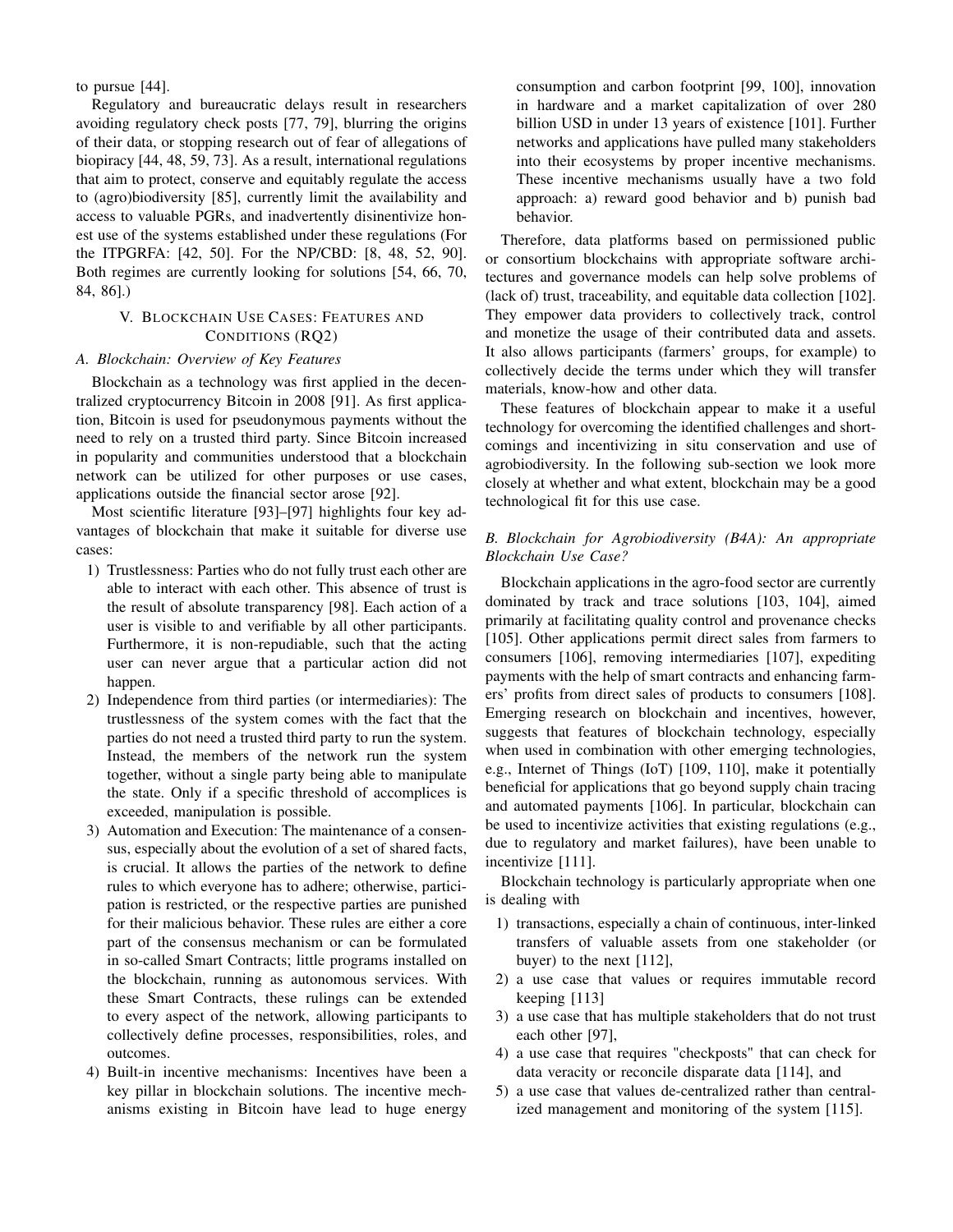In the B4A use case, the features required to overcome the identified challenges correspond with all of the above points that indicate an appropriate blockchain use case. Specifically, as discussed in parts II C and III above, B4A requires

- 1) Corresponding with 1) above, facilitation and monitoring of transactions involving the transfer of agrobiodiversity in the form of heterogeneous seeds, soil samples, and associated know-how (e.g., know how on best practices to use/cultivate these seeds, or the specific characteristics of these seeds);
- 2) Corresponding with 2) above, immutable record keeping in order to be able to trace the original source from which these valuable materials and know-how started being transacted - this is necessary, inter alia, to permit attribution and benefit sharing;
- 3) Corresponding with 3) above, managing and incentivizing multiple stakeholders that do not trust one another or do not trust the existing centralized system
- 4) Corresponding with 4) above, "check-posts" (or nodes) that have incentive to research and verify the quality, characteristics (of materials) and authenticity (of knowhow/information) transacted - this would incentivize research on and with agrobiodiversity (see Part II C above); and
- 5) Corresponding with 5) above, a distributed system, that would facilitate more "transactions" (or information sharing) without having to rely on a single/central authority, thereby creating more communication and marketing channels (see Part II C above) for heterogeneous seeds, and associated know-how and DSI (where applicable).

The following section [VI](#page-7-0) discusses the current state of art in blockchain technology and the extent to which the technology can help overcome the challenges identified in sections [II](#page-2-4) and [IV](#page-4-0) by incorporating the above features.

#### VI. BLOCKCHAIN FOR AGROBIODIVERSITY: POSSIBILITIES AND LIMITATIONS (RQ3)

#### <span id="page-7-0"></span>*A. Issues that Blockchain can and cannot help addressing*

Research question 3a challenges us to analyze if blockchain helps us to address shortcomings and challenges identified in section [II](#page-2-4) and [IV.](#page-4-0) To understand whether, and to what extent, blockchain is an appropriate technological choice for incentivizing conservation, use and research with agrobiodiversity, we first outline the possible scenarios vis-a-vis impact of technological deployment. This has been done in terms of (possible) influence on any of the identified challenges and shortcomings in the existing systems. Specifically, four scenarios are possible:

- Blockchain solves the problem (++): An issue can be directly solved by blockchain. Depending on the complexity, blockchain might help by overcoming issues of communication, provenance or data integrity.
- Blockchain supports other approaches in solving the issue (+): Blockchain itself might not be the sole solution, but might enable other approaches which utilize the

#### TABLE III CATEGORIZATION OF ISSUES AND SHORTCOMINGS

<span id="page-7-1"></span>

| <b>Issue/Shortcoming/Problem</b>                                        | <b>BC</b> Impact |
|-------------------------------------------------------------------------|------------------|
| Farmer Challenges                                                       |                  |
| $\iota_1$ Importance of attribution                                     | $^{++}$          |
| $\iota_2$ Economic and other incentives, royalty and rewards            | $^{++}$          |
| $\iota_3$ Traceability of source of seeds and know-how                  | $^{++}$          |
| $\iota_4$ Research and education                                        | $+$              |
| $\iota_5$ Communication channels                                        | $+$              |
| $\iota_6$ Marketing channels for sales of produce and seeds             | $^{+}$           |
| $\iota$ <sub>7</sub> Means of ensuring and documenting quality of seeds | $^{++}$          |
| $\iota_8$ Means ensuring quantity, availability and affordability       | $^{++}$          |
| $\iota_9$ Knowledge creation and verification                           | $^{++}$          |
| $t_{10}$ Perpetuation of traditional ecological knowledge               | $^{+}$           |
| Shortcomings identified in Literature Review                            |                  |
| $t_{11}$ Lack of traceability of PGRs exchanged                         | $^{++}$          |
| $t_{12}$ No access to PGRs due to                                       |                  |
| $ \iota_{12,1}$ Lack of competencies                                    | $\pm$            |
| $ \iota_{12,2}$ Delays and stoppages                                    | $+$              |
| $- t_{12.3}$ Incomplete catalogues of PGRs                              | $^{++}$          |
| $ \iota_{12.4}$ Legal uncertainties                                     | $\mathbf{o}$     |
| $ \iota_{12.5}$ Usage of "irritating, vague terminology"                | $\Omega$         |
| - $\iota_{12.6}$ High transaction costs                                 | $^{++}$          |
| $ \iota_{12.7}$ Lack of trust                                           | $^{++}$          |
| $t_{13}$ No rules for sharing digital sequence information              | $^{++}$          |
| $t_{14}$ Political pressures                                            | $\mathbf{o}$     |
| $t_{15}$ Policy-based imperatives                                       | $\mathbf{o}$     |
| $t_{16}$ Inequality, powerbalances changing at community level          |                  |

blockchain in solving the issue. This is often the case if blockchain and the data stored on it is used for other purposes, e.g., data analysis, research or education.

- Blockchain has no impact on the problem (o): Even if implemented, problems such as mindsets and systemic roadblocks will not (automatically) be solved or impacted by blockchain. In the face of such issues, it is irrelevant whether blockchain is implemented or not. However, resolving these issues (e.g. through education and prioritization under policy/regulation) can pave the way for a solutions based on blockchain.
- Blockchain negatively impacts the problem(-): Some problems might get elevated by a blockchain-specific implementation. Properties such as immutability and inability to delete data might conflict with other goals of a project, such as GDPR or data privacy, even putting lives of people/farmers at risk.

We sort aforementioned issues, shortcomings and problems from the literature and attribute them a category (++, +, o or -). All items are depicted in Table [III.](#page-7-1) This allows us to focus on the issues that can be solved by blockchain and evaluate whether the current state of blockchain is sufficient to address these problems. As the issues of incentives is one that is particularly complex in the B4A usecase, we discuss it separately in the following sub-section.

*1) Issues that may be supported by Blockchain:* From Table [III](#page-7-1) it becomes clear that issues or categories of issues that relate to communication and knowledge transfer and preparation, e.g., research and education  $(\iota_4)$ , communication channels ( $\iota$ <sub>5</sub>), marketing channels for sales ( $\iota$ <sub>6</sub>) or perpetuation of traditional ecological knowledge  $(\iota_{10})$ , can benefit from the ecosystem created by a blockchain network. Within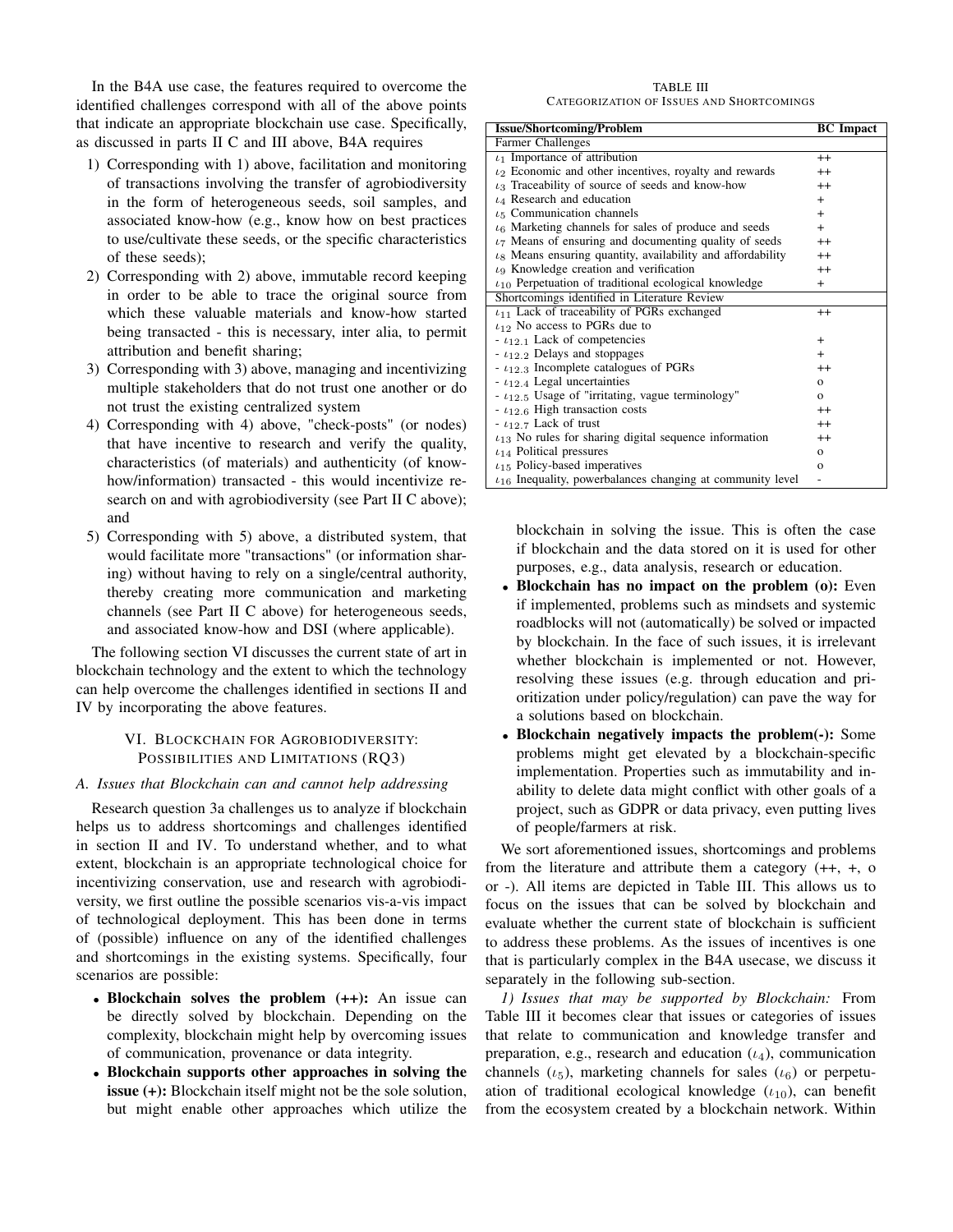this ecosystem, additional services can be created (e.g. in the form of distributed apps) that serve diverse purposes of the stakeholders (especially farmers) in the network, without directly relying on blockchain technology. It is imaginable, for example, that other stakeholders (e.g., research institutes) offer specialized data analysis or research based verification based on the data, or know-how available on-chain.

In fact, the compilation of data and know-how from diverse sources via the B4A system would facilitate and enhance research on and with agrobiodiversity. B4A could facilitate the identification of relevant material, if, for example, search functions supported by AI or ML models are built on it. B4A would also support speedy and traceable transactions of the material and associated know-how. However, it is noteworthy that blockchain cannot help identify materials once they are removed from tamper proof packaging and are transformed. Therefore, blockchain technology will need support from other technologies such as biomarker technology to support tracking and tracing throughout the seed innovation lifecycle.

*2) Issues that may be aggravated by Blockchain:* Some issues are not affected, or are negatively affected by blockchain: Especially in the relationship with the government and the larger society, problems might be elevated. Managing data or incentive structures over a blockchain network that requires governmental or legislative action  $(\iota_{12.4})$  for proper functioning, might lead to delayed or competing actions. Approaches to reduce inequality or re-balance economic power structures at a community level might lead to counter-movements or, in the worse cases, to violence and civil unrest  $(\iota_{16})$ .

*3) Issues that may be addressable by Blockchain:* We divide the issues that may be addressable by blockchain, into three distinct categories:  $\nu_1$ ) Identity, attribution and non-repudiation,  $\nu_2$ ) provenance, tracking, and information verification  $\nu_3$ ) disintermediation and cost reduction (See table [IV\)](#page-9-0).

Although a blockchain solution can potentially provide these features, there are important limitations resulting from the complexity of the B4A use case, including the number of stakeholders involved, the need for diverse smart-contract terms from each participating farming-community/ contributor of materials and know-how, as well as the diversity of materials and data that needs to be transacted. Accordingly, in the following sub-section, for each of the categories, we describe a) the state of the research and b) the current limitations that need to be overcome in the context of B4A as well as recommendations to approach the issues.

#### *B. Possibilities and Limitations under the Current State of Blockchain Art*

*1)*  $\nu_1$ *: Identity, attribution and non-repudiation:* The reliable creation and management of identities is highly relevant in every blockchain application [\[116\]](#page-15-19). A decentralized identity management allows the creation of arbitrary amounts of identities without requiring a third party. Furthermore, messages that are signed with these identities are tamper-proof and nonrebuttable.

The creation of such identities relies on asymmetric cryptography [\[117\]](#page-15-20). Often, key-derivation algorithms are used to generate private and public keys generated randomly by the computer. However, in the context of B4A-use case with realworld attribution, two key challenges remain:

- How is an identity that exists in the blockchain linked to a real-world entity, e.g. a farmer or institution? As our use case includes multiple stakeholders with different roles and responsibilities within the system, we need to be able to connect real-world entities with on-chain identities. Otherwise, we cannot distribute respective rights and roles to the stakeholders in the system.
- How can we prevent Sybil-attacks (multiple creations of identities)? As regular blockchain solutions allow the creation of an arbitrary amount of digital identities, we need to ensure that only one real-world identity controls one on-chain identity with respective rights. Otherwise, one party could create multiple accounts acting on behalf of many.

The complexity of this problem is further increased as several of our key stakeholders a) are not in possession of standardized forms of digital identities and b) can be legal or natural persons, requiring diverse approaches for establishing identities.

Current technology permits three different strategies for enabling identities within the B4A system. These methodologies result in different costs and effort, and are not fully decentralized. The entities responsible for the system will need to select an appropriate technology depending on attributes of the to-be identified party.

- (A) For maintainers of the network, entities are preselected (by a trusted network partner, e.g., an NGO or local University) and introduced to the system [\[118\]](#page-15-21). With that, they will receive an on-chain identity which grants them the respective role in the network. As this process is expensive, only core maintainers of the network are onboarded with this approach.
- (B) For legal entities such as companies or research institutions which want to interact with the network, we recommend the party to create an identity which is linked to their domain. To enable a secure communication between users and websites, web servers usually have digital certificates, which allows the user to verify the correctness of the website<sup>[6](#page-8-0)</sup>. We recommend an approach [\[120\]](#page-15-22) that allows us to endorse on-chain identities with respective website certificates. This a) establishes a secure binding to a real-world identity and b) prevents the creation of multiple identities. This process can be further supervised by the maintainers of the network, e.g., that only research institutions can be registered providing a domain with a .edu Top Level Domain (TLD).

<span id="page-8-0"></span><sup>6</sup>These certificates are so-called TLS/SSL-certificates issued by Certificate Authorities. These certificate authorities ensure that only the website owner has access to this certificate. The existence of a certificate is shown by the "lock"-sign in the URL-bar in all modern browsers. These systems are used on over 90% of all websites according to Google [\[119\]](#page-15-23)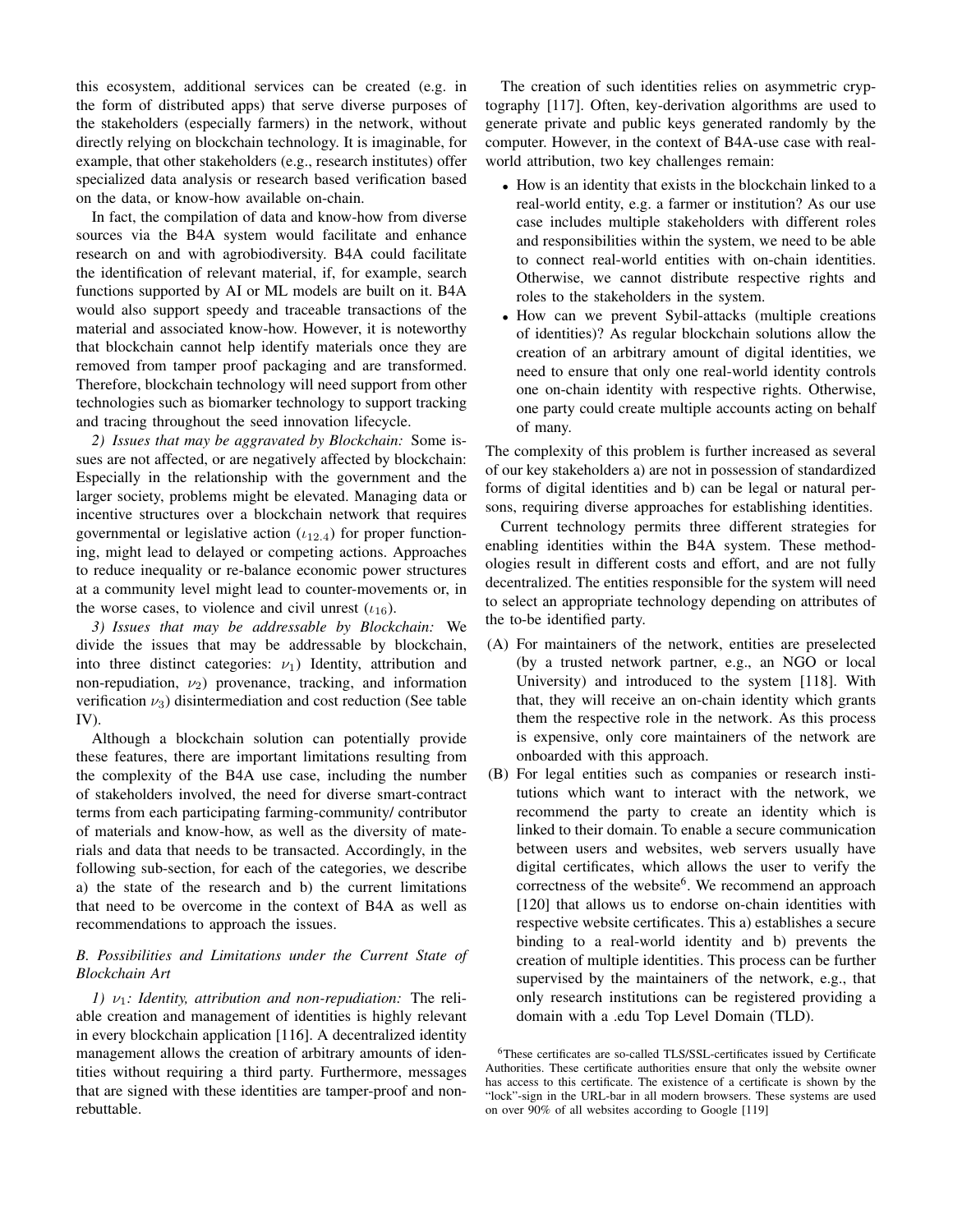| <b>TABLE IV</b>               |
|-------------------------------|
| <b>FEATURES OF BLOCKCHAIN</b> |

<span id="page-9-0"></span>

| Key Blockchain Feature                                     | <b>Issues and Downsides</b>                                             |
|------------------------------------------------------------|-------------------------------------------------------------------------|
| $\nu_1$ Identity, attribution and non-repudiation          | $\iota_1$ Importance of attribution                                     |
|                                                            | $t_{12}$ 7 Lack of trust                                                |
| $\nu_2$ Provenance, tracking, and information verification | $\iota_3$ Traceability of source of seeds and know how                  |
|                                                            | $t_{11}$ Lack of traceability of PGRs exchanged                         |
|                                                            | $\iota$ <sub>7</sub> Means of ensuring and documenting quality of seeds |
|                                                            | $\iota_8$ Means ensuring quantity, availability and affordability       |
|                                                            | $\iota_9$ Knowledge creation and verification                           |
| $\nu_3$ Disintermediation and cost reduction               | $t_{12.6}$ High transaction costs                                       |

- (C) For farmers' collectives or for informal groups of farm-ers<sup>[7](#page-9-1)</sup> collectively making contributions to the system, it may be necessary to work through a trusted local NGO, local government body or local trusted University. In countries like India, for example, several recent movements aimed at reviving traditional ecological knowledge systems and farming techniques (such as Natural Farming) that help revive and improve agrobiodiversity, are pioneered by non-governmental organizations. These NGOs can then be the trusted third party through which legitimate data entries can be made into the B4A system. Novel systems such as Self-sovereign identities can be leveraged to issue such identities and onboard respective parties [\[121\]](#page-15-24).
- (D) For private or natural persons (e.g., farmers and consumers), a KYC ("Know your Customer") process can be established. This is the most complex and costly approach, as the natural person who wants to interact with the system has to contact one of the maintainers of the network to get accredited for the network [\[122\]](#page-15-25). The maintainers need to ensure that the information about the natural person a) is correct and b) no duplicate entry exists. These maintainers are best placed near the location of the respective natural persons and comprise NGOs and other non-profit organisations.
- (E) If an entity (e.g., a farmer) has not the technical capabilities to participate in the network, other stakeholders need to act as a trustworthy intermediary between the entity and the network. With this approach the entity is entirely dependent on the intermediary, requiring that party to be trustworthy towards the original entity as well as towards the network.

With these processes in place, the aforementioned digital identity issues can be mitigated and digital identity can be securely used within the application.

*2)* ν2*: Provenance, tracking and information verification:* The append-only data structure of a blockchain creates a log of all activities in the network, such as trade between parties or the report of a new type of seed. A node within this network needs to evaluate all logs to get the current state of the network

<span id="page-9-1"></span><sup>7</sup>In all cases involving individual farmers or farmers collectives, the existence of banks well connected to the international banking network would be beneficial, if not crucial. Farmers who own bank accounts can then obtain direct payments into their accounts through the operation of smart contracts, on mutually agreed terms. This would reduce corruption and transaction costs.

(e.g., what seeds are available). This allows the tracking and proof of provenance of data and values, as every action is transparent to the network. This also relates to the property of identity and non-repudiation, as a once created transaction that is logged in the network can never be removed from this log again. The main issue for tracking and provenance proofs in blockchain is the connection between on-chain data to their real-world counterpart, as properties of goods need to be measured, stored and potentially updated in the blockchain, requiring a) standardized methods of measurements and b) ways to ensure the trustworthiness of data respectively the entity that uploads the data [\[123\]](#page-15-26). This is often referred to as the Oracle problem [\[124\]](#page-15-27).

The current research in blockchains focuses on either the establishment of digital twins for blockchain networks or secure oracles [\[124\]](#page-15-27)–[\[126\]](#page-15-28). Trust in the data and the third party providing it can be achieved by:

- Trust establishment as a form of consensus: Multiple entities which are able to observe the same phenomenon are able to "vote" about the state of the phenomenon. This could be the case when multiple research institutes report the same types of quality for one specific seed. This consensus-driven approach can also work after-thefact, as e.g, seed quality can be later on evaluated by multiple third parties which can then coordinate on the validity of previously submitted data [\[127\]](#page-15-29).
- Trust establishment due to tamper-proof hardware: An alternative form of trust establishment requires the usage of certified hardware. This hardware is specifically designed for the use case and includes mechanisms to connect to the blockchain and submit collected data. For example, hardware that measures the temperature of shipped goods can be used to prove the cold chain. However, this approach leads to a centralization, as the hardware manufacturer controls the hardware and potentially can manipulate it, while also the hardware itself could be manipulated, depending on the complexity of the hardware (e.g., instead of cooling the seeds itself, only the sensor of the hardware could be cooled). Multiple hardware vendors can complicate attack vectors, providing for a more secure network [\[128\]](#page-15-30).
- Establishment of a trusted third party: A trusted third party with the sole purpose of measuring real-world phenomena and providing this information on-chain is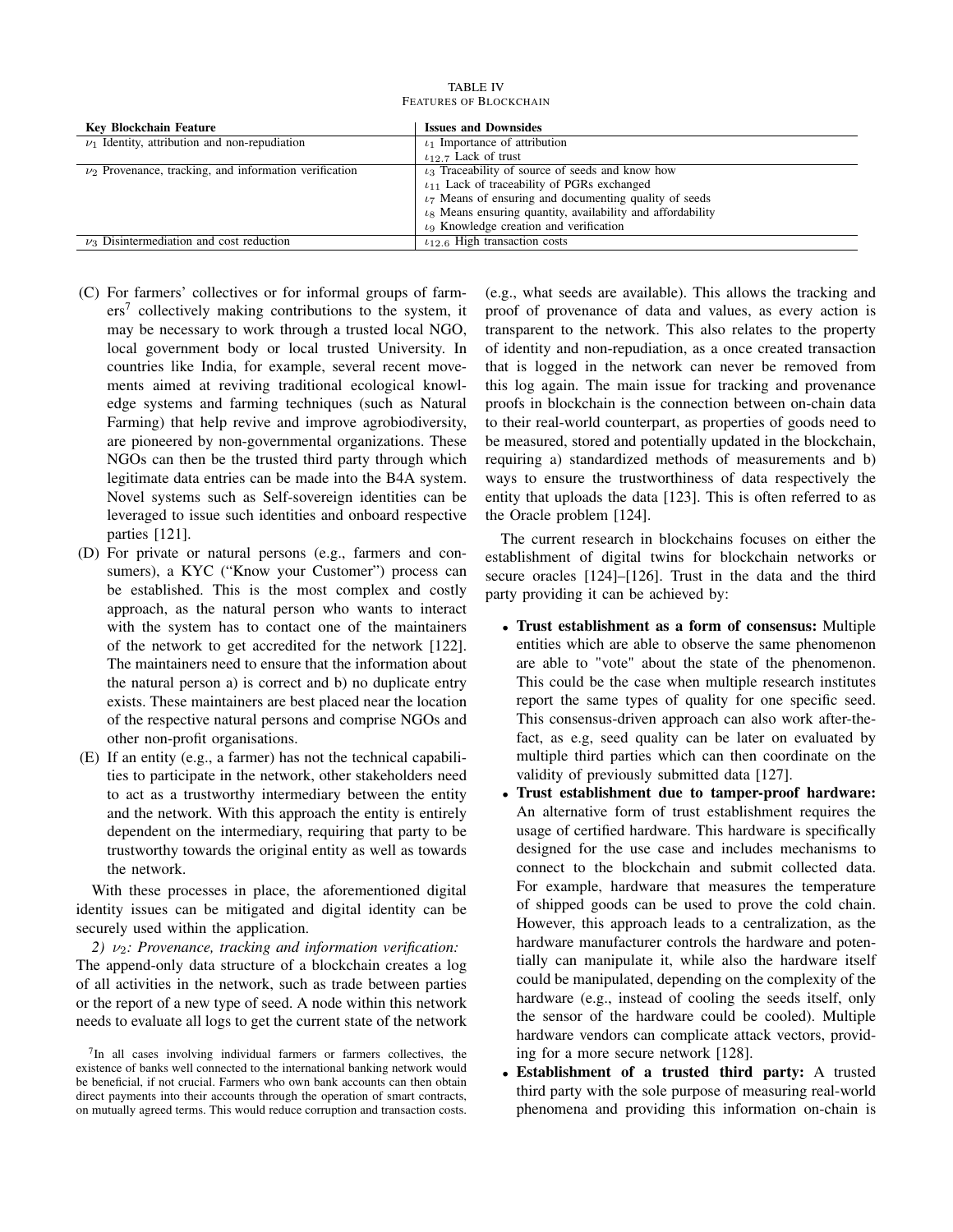also a viable way to go if parties exist within the network that are more trusted than others. A local research institute would be able to obtain reliable information about seeds, such that it can be directly put on the blockchain. Obviously, this also leads to some form of centralization, however the third party could still be blamed after the fact as all the submitted information is recorded [\[129\]](#page-15-31).

This issue of trustworthy third party data is under research and even own networks like Chainlink [\[126\]](#page-15-28) have been created to address aforementioned issues.

To resolve challenges within our use case, we recommend the adoption of a public permissioned blockchain and designing processes for coordination between multiple parties on the validity of data. In the proposed use case, multiple stakeholders exist which fulfill different roles in the system. As some parties might be more trustworthy than others (based on the role or on previous experience), a hierarchy can be established for determining the validity of data. For example, farmers should be able to claim properties of their seeds. However, other farmers as well as research institutions that have legitimately acquired a sample of the specific seeds should be able to verify or reject these properties, while also adding new, previously unknown features based on research (by research institutions or corporations) or observation (by farmers or consumers). Over time, an amazon like rating mechanism may have to be evolved with weights/ranking attributed to the rating based on track record - for example, the rating by a new end-consumer may be weighted/ranked lower than the rating by an established independent research institution. Proper management of roles and ratings can ensure validity of data and know-how entered into the system, or of materials transacted via the system.

*3)* ν3*: Disintermediation and cost reduction:* A blockchain as a decentralized network replaces centralized entities that charge fees for using their infrastructure. Removing third party intermediaries can, therefore, reduce costs [\[130\]](#page-15-32). However, this replacement comes with some caveats:

- The cost of removal is replaced with the cost to incentivize other parties to join and maintain the overall network, either by monetary incentives in public permissionless networks (e.g., Bitcoin) or through secondary incentives (being able to use the platform itself, caring for a social purpose or others) in permissioned networks. In the B4A use case, entities who run the network incur the costs of setting up and maintaining servers. Accordingly, these costs are not entirely removed but distributed among the participating parties. This could lead to reduced overall costs, especially in the long run when set up costs are recuperated.
- Not all activities of an intermediary can be replaced by a decentralized network. If the intermediary serves specific roles in the network e.g., as arbitrator, other trusted third parties have to be established or complex voting schemes have to be created to allow this feature in a decentralized network [\[131\]](#page-15-33). This is especially the case if we need to

decide about the data validity of given inputs. For that case, we need to establish means as mentioned in  $\nu_2$ .

- A true disintermediation is often only possible in use cases that permit or call for public permissionless networks. In permissioned networks such as B4A, some form of trusted intermediary is needed to establish, maintain and extend the quality and practical utility/value of the network over time. In some cases, such as in cases of farmers working via NGOs, the intermediary may also have control over the distribution of funds received in the network, as it makes the rules in the network and maintains it (for a specific group or regions, for example). In our case, the proposers and designers of this system need to involve all (local) stakeholders to find valid rules.
- The decentralization often comes with a limitation of throughput in the network. Public permissionless networks often face some technical barrier (e.g. 7 transactions per second in Bitcoin), while permissioned networks are only limited by the hardware and internet connection to other parties, as well as the complexity involved in verifying the quality of data/materials/know-how, at least to some extent, at the entry point [\[132\]](#page-15-34).

For the B4A use case, the fair distribution of rights and responsibilities is important. We assume that due to the stakeholders of the network, no additional fees will occur e.g. on the level of farmers. They should be able to use the network without fees, as they provide key material to sustain and continuously add real value to the network.

# VII. RQ3B - BUILDING INCENTIVES INTO B4A

#### *A. Why Incentives?*

A blockchain-based sustainable agrobiodiversity conservation system constitutes an institution for all involved stakeholders. Institutions provide the economic incentive structure that are expressed by informal constraints and formal rules [\[133\]](#page-15-35). Informal constraints such as sanctions or a certain code of conduct, as well we formal rules such as constitutions or law set the stage for how institutions and their incentive structures evolve. Thus, incentives provided in blockchainbased systems play an important role also for B4A and decide whether a system growth or stagnates. As we have seen, the traditional system was not able to align incentives, which led to a low agrodiversity conversation rate due to uncooperative incentive structures or even opportunistic behavior. Blockchain systems not only provide transparency, but also the certainty that agreed upon processes, payments, and actions will be executed. In other words, farmers can be certain that they gain the rewards that were agreed upon, which increases the trust in the system, and decreases the appearance of opportunistic behavior [\[134\]](#page-15-36). Thus, a blockchain-based B4A system allows for re-engineering not only the supply chain, but also incentive structure and payoff matrix for stakeholders such as farmers involved [\[135\]](#page-15-37). Therfore, it is plausible to assume that the existing inadequate intellectual property protection regimes that are not able to incentivize sustainable innovations can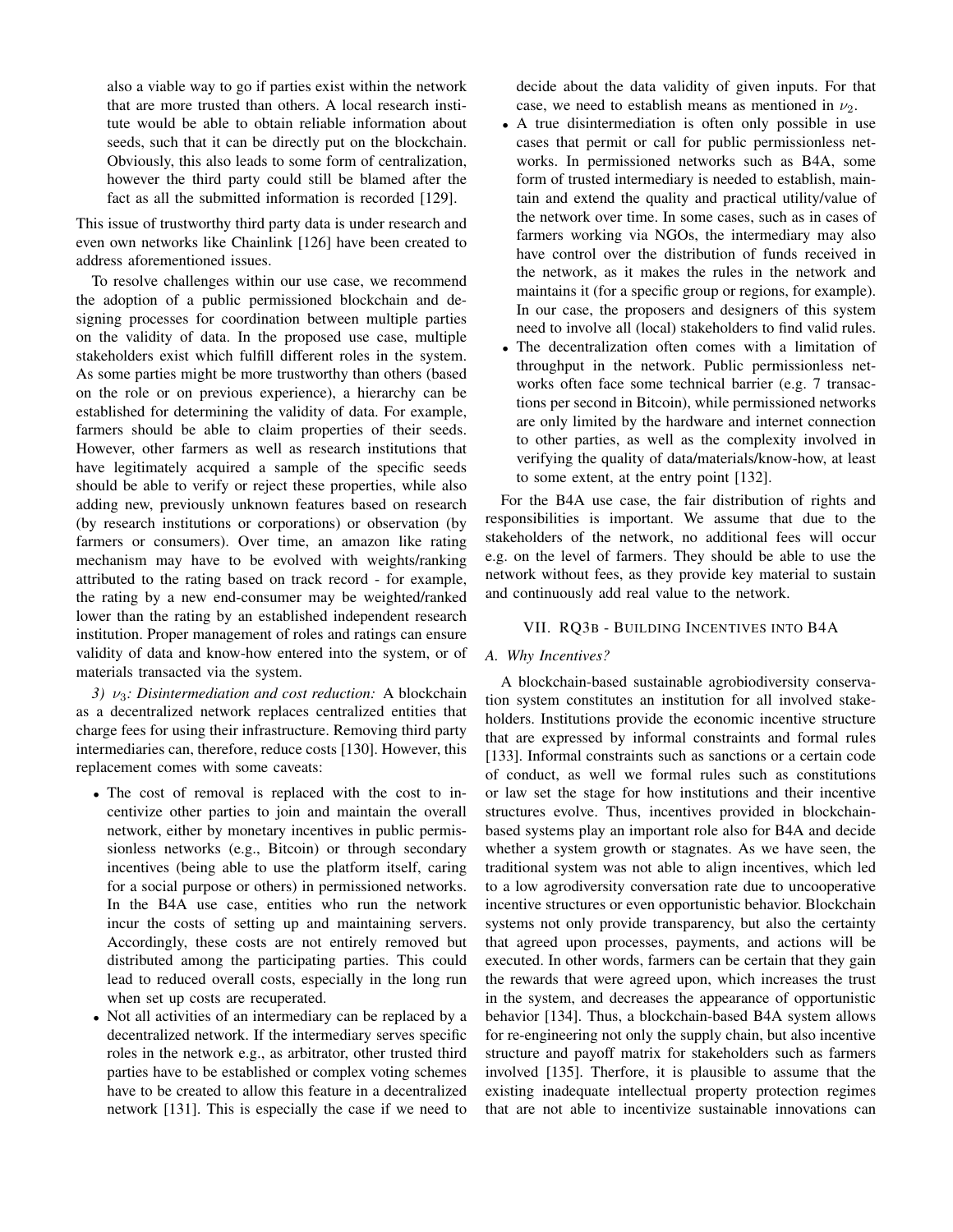also be remodeled and rewards can be guaranteed once the system is blockchain-based.

Incentives can have different forms, ranging from assurance of compliance to user-functionalities or economic incentives such as personal benefits. Incentives can also nudge people to behave in a certain, intended way. In other words, blockchain systems can discourage people from actions which may adversely impact the sustainability of the overall system. As incentive mechanisms are part of the blockchain protocol, they reside in code on-chain to guarantee that given a certain behaviour is achieved, the agent, for example farmers and downstream researchers, can be certain that they receive the reward or any other benefit that has been promised. blockchain-based systems, supported by smart contracts and remote sensing algorithms, have been evaluated, for example, for reinforcing payments for ecosystem services in Namibia [\[136\]](#page-15-38). On-chain blockchain incentive mechanisms manifest incentives into blockchain systems using specific blockchain constructs, including game theoretical economic incentives, e.g., in form of validation rewards.

Blockchain systems are by nature distributed and have to align interests and incentives among the involved stakeholders. Alignment with the goals of the blockchain system occur when participants are incentivised to behave. In permissioned public blockchain systems, participants are pre-defined, which means that incentives can usually be created through traditional means (e.g., legal contracts, creating efficiencies and business revenue) [\[136\]](#page-15-38).

#### *B. Incentives necessary in B4A*

In B4A, incentives are necessary for farmers to change their behavior toward a more biodiversity and soil sustaining farming. In blockchain systems supporting research and innovation with agrobiodiversity, a system-wide alignment of existing incentives or re-engineering of non-existing or contradictory incentives is required. In other words, every entity in the system should have as dominant strategy, to behave within the incentive structure engineered in the blockchain-based reorganized market. Incentive alignment has been achieved "when the system's embedded features induce users to employ the system consistent with the design objective" [\[137\]](#page-15-39). A blockchain-based agrobiodiversity system that aligns incentives across all entities involved allows agents to freely choose their own actions but uses incentives to make them inclined to choose actions that coincide with goals of the system's design. In such a blockchain system, a conscious and mindful incentive alignment is mission critical. Unless incentives are properly aligned, the nodes of the blockchain system will not contribute to form consensus.

Following the conclusions of [\[138\]](#page-15-40), it appears that in B4A, blockchain can be used to

• incentivise farmers, researchers and other stakeholders to positively behave and interact in the system whilst simultaneously disincentivizing illicit behavior. This would, for example, incentivize proper declaration of source/origin and automate equitable benefit sharing with farmers;

- identifying (new) participants, making digital identity available and usable whilst ensuring that information once attributed cannot be repudiated, thereby reducing the chances of disputes resulting from dishonest behavior. This would, for example, ensure that any new user/stakeholder entering the system can be given a proper digital identity and all materials and know-how originating from her can be either be appropriately compensated/rewarded, or sent back/black listed (e.g., due to consistent low quality or false claims);
- maintaining an immutable record of transactions/transfers (e.g., record of agrobiodiversity and know-how transfers from farmers to various categories of end users<sup>[8](#page-11-0)</sup>); this would, for example, ensure that in case of downstream research resulting in new products (e.g., improved, uniform seeds), royalties can be paid to farmer-originators.
- independently verify data entries to determine whether information submitted to the blockchain is correct in B4A. Instead of a proof of work based verification of transactions, it may be necessary to use other approaches such as "proof of authority".
- remove intermediaries in complex interaction processes and reduce overall transaction and communication costs. In B4A, while several regulatory intermediaries can be reduced, a trusted third party would still be necessary to check and confirm the quality and veracity of materials and know-how shared by various stakeholders. This entry gateway of corruption cannot be completely eliminated even when using blockchain. However, appropriate incentives written into smart contracts [\[136\]](#page-15-38) can transform trusted third parties into stakeholders that can be rewarded for honest work.

# VIII. CONCLUSIONS AND RECOMMENDATIONS FOR FUTURE RESEARCH

This paper identifies (i) concrete hurdles and loopholes in international regulations designed to protect and promote (in situ) agrobiodiversity conservation, (ii) practical hurdles faced by farmers engaged with farming using agrobiodiversity, and (iii) looks into into the extent to which blockchain technology may help in resolving the identified shortcomings and hurdles [\[19,](#page-13-8) [20\]](#page-13-13).

Based on a review of the existing state of art, it appears that a blockchain based solutions can help overcome several of the hurdles in the current international regulations, and the resulting practical problems of (lack of) trust, traceability, and equitable data collection. For this, an appropriate software architecture needs to be implemented, including asymmetric cryptography, key-derivation algorithms and decentralised identity management. While high transaction costs currently

<span id="page-11-0"></span><sup>&</sup>lt;sup>8</sup>A large number of stakeholders and end-users would potentially (need to) be involved in B4A, including farmers who are currently engaged in agriculture using agrobiodiversity; farmers who want to migrate to such agriculture; research institutes interested in conducting research or breeding with agrobiodiversity; corporations, including the seed industry; governmental regulators; seed and organic certification agencies and international regulatory authorities under the CBD and the Seed Treaty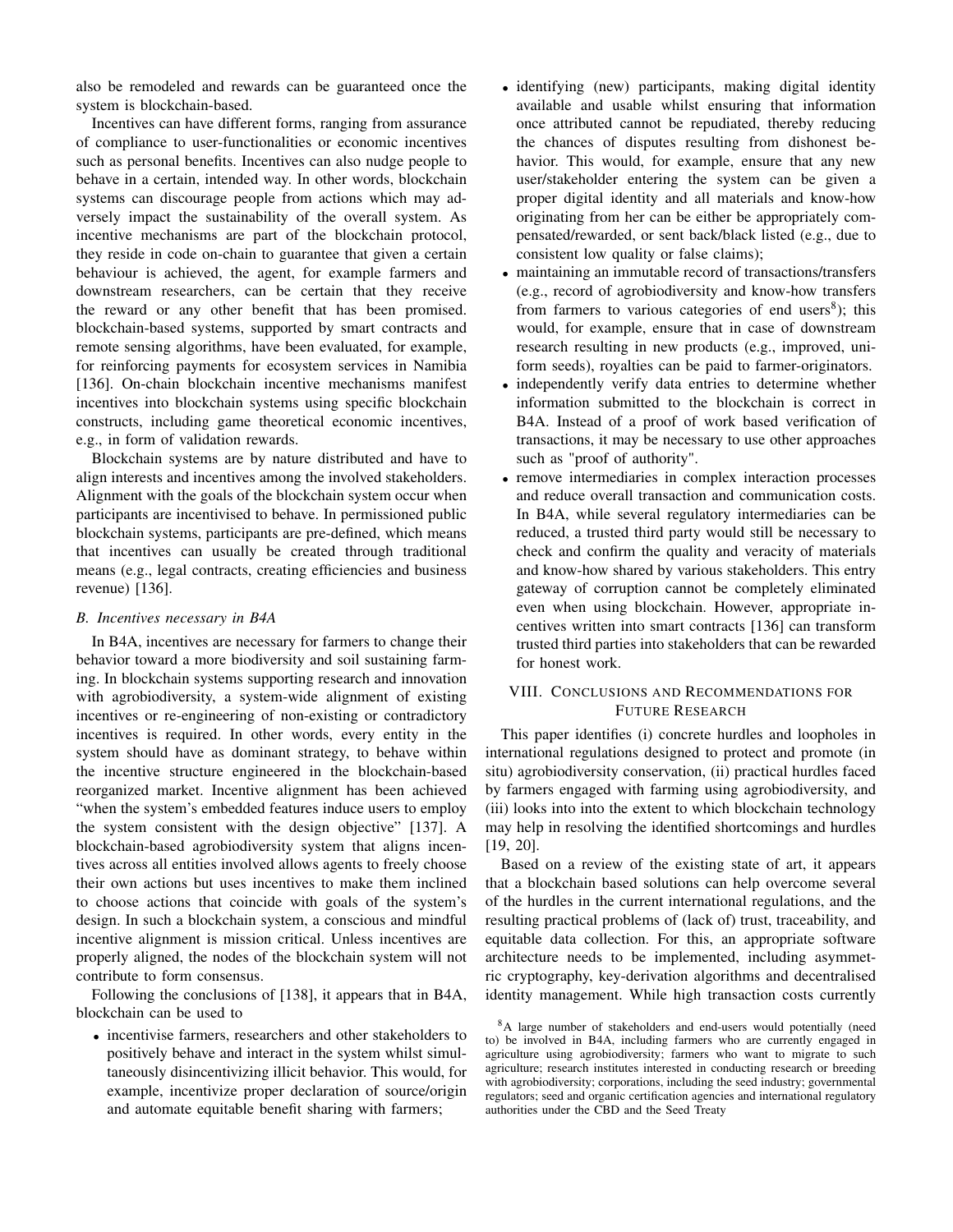prevent the equitable sharing of agrobiodiversity and associated know-how, blockchain solutions could lower costs by removing complex and expensive interaction processes. If complemented with biomarker technology, blockchain may allow equitable integration of digital sequence information in biodiversity regulations and thus facilitate implementation of more streamlined and transparent values and obligations for access and benefit sharing [\[89\]](#page-14-30).

This feature, in fact, points to one of the crucial features of a blockchain based solution for the B4A usecase, namely, its ability to actually incentivize sharing of information, knowhow and materials. Since on-chain blockchain incentives mechanisms can guarantee rewards or other benefits for data or material shared, in a blockchain solution, incentives could empower data providers (e.g., farmers) to collectively track, control and monetize the usage of data and assets shared. The digital identity of stakeholders allows appropriate compensation and ensures the security and quality of information (maintaining an immutable record of transactions and verifying data entries). Challenges in relation to digital identity of stakeholders could be overcome, for example, by implementing pre-selected maintainers of the network, on-chain identities or "Know-yourcustomer" processes.

Blockchain based solutions, can, therefore, increase the number of legitimate transactios, minimize black-market or illegal transactions involving agrobiodiversity, and enhance incentives for research and innovation with agrobiodiversity conserved in situ. However, several current challenges cannot be addressed by blockchain (alone) and several issues may be aggravated by implementing a blockchain solution.

While in this paper we lay out the key features (in the form of challenges and shortcomings in existing systems) that have to inform such an application and it's ecosystem, as well as the possibilities and limitations of blockchain technology, a lot still needs to be done. This includes the definition of the software architecture, the exact roles and responsibilities of various "nodes" and stakeholders in the system, the concrete incentive mechanisms and the manner in which they can be implemented to keep all parties on board. Future work is, accordingly, aimed at close collaboration with all stakeholders to align interests with incentives and design concrete mechanisms to implement a blockchain for biodiversity.

In terms of real-world effects, technical solutions like blockchain for agrobiodiversity can help ensure that legal regimes and policies do not inequitably favor one direction of scientific research and innovation to the exclusion of others. Particularly, such solutions can incentivize research and innovation linked to long ignored Traditional Ecological Knowledge (TEK) systems that support sustainable in situ innovations with agrobiodivdrsity by both formal and informal sectors. Blockchain can, therefore, help diversify the directions of knowledge and value flows and create multiple options for successful farmer-migration to sustainable agriculture using local agrobiodiversity.

However, blockchain based solutions can also create new legal and ethical issues. Ethical issues linked to trustworthiness and integrity of codes and privacy concerns must be adequately addressed at an early stage of development. These issues are particularly significant with disruptive technologies like blockchain that can destabalize existing socio-economic power structures, including in rural and remote areas. Moving into a world ruled by code, one must also ensure that smart contracts that execute code are designed fairly, taking all stakeholders' interests equitably into account, i.e., they should be inclusive and free from bias. Empirical research may be necessary to identify what is considered 'fair and inclusive' by contributors (farming communities). With the emergence of "code" based governance, it would also be necessary to conduct extensive legal research to determine how issues of liability would be reconciled.

Further, in order to make the DLT or blockchain-based solutions more immediately usable in practical terms, smooth interaction between the developed system and existing governance structures and regulations is necessary. This would ensure a sustainable transition that secures meaningful and continuing interaction between human and autonomous actors. This goes also for the used currency in such a system. Instead of a cryptocurrency-based incentive mechanism, it may be necessary to adopt a "Biodiversity points" based reward system - similar to systems adopted in carbon trading. In countries like India, where a biodiversity fund exists under the Biodiversity Act, these points could then be exchanged for cash by farmers and other stakeholders. The details of such a system, however, require more research in the future.

In a blockchain for biodiversity world, all stakeholders, farming systems and sectors could have a fair(er) chance of surviving and flourishing equitably. Most importantly, all stakeholders could be incentivized to partake in research and sustainable innovations that enhance agrobiodiversity in situ. Concerted, multi-disciplinary and translational research is needed to accomplish this.

#### **REFERENCES**

- <span id="page-12-0"></span>[1] FAO, "What is agrobiodiversity?" 1999. [Online]. Available: [http:](http://www.fao.org/3/y5609e/y5609e01.htm) [//www.fao.org/3/y5609e/y5609e01.htm](http://www.fao.org/3/y5609e/y5609e01.htm)
- <span id="page-12-1"></span>[2] L. E. Jackson, U. Pascual, and T. Hodgkin, "Utilizing and conserving agrobiodiversity in agricultural landscapes," *Agriculture, ecosystems environment*, vol. 121, no. 3, pp. 196–210, 2007.
- <span id="page-12-2"></span>[3] M. G. Van Der Heijden, S. De Bruin, L. Luckerhoff, R. S. Van Logtestijn, and K. Schlaeppi, "A widespread plant-fungal-bacterial symbiosis promotes plant biodiversity, plant nutrition and seedling recruitment," *The ISME journal*, vol. 10, no. 2, p. 389, 2016.
- [4] A. Fatima, M. Farid, K. Safdar, A. Fayyaz, S. M. Ali, S. Adnan, M. Nawaz, H. Munir, N. Raza, and M. Zubair, *Loss of Agro-Biodiversity and Productivity Due to Climate Change in Continent Asia: A Review*. Springer, 2020, pp. 51–71.
- <span id="page-12-3"></span>[5] J. Witcombe, P. Hollington, C. Howarth, S. Reader, and K. Steele, "Breeding for abiotic stresses for sustainable agriculture," *Philosophical Transactions of the Royal Society B: Biological Sciences*, vol. 363, no. 1492, pp. 703–716, 2008.
- <span id="page-12-4"></span>[6] 1992. [Online]. Available:<https://www.cbd.int/doc/legal/cbd-en.pdf>
- <span id="page-12-5"></span>[7] FAO, "International treaty on plant genetic resources for food and agriculture," 2009. [Online]. Available: [http://www.fao.org/3/i0510e/](http://www.fao.org/3/i0510e/I0510E.pdf) [I0510E.pdf](http://www.fao.org/3/i0510e/I0510E.pdf)
- <span id="page-12-6"></span>[8] F. Fusi, E. W. Welch, and M. Siciliano, "Barriers and facilitators of access to biological material for international research: The role of institutions and networks," *Science and Public Policy*, vol. 46, no. 2, pp. 275–289, 2019.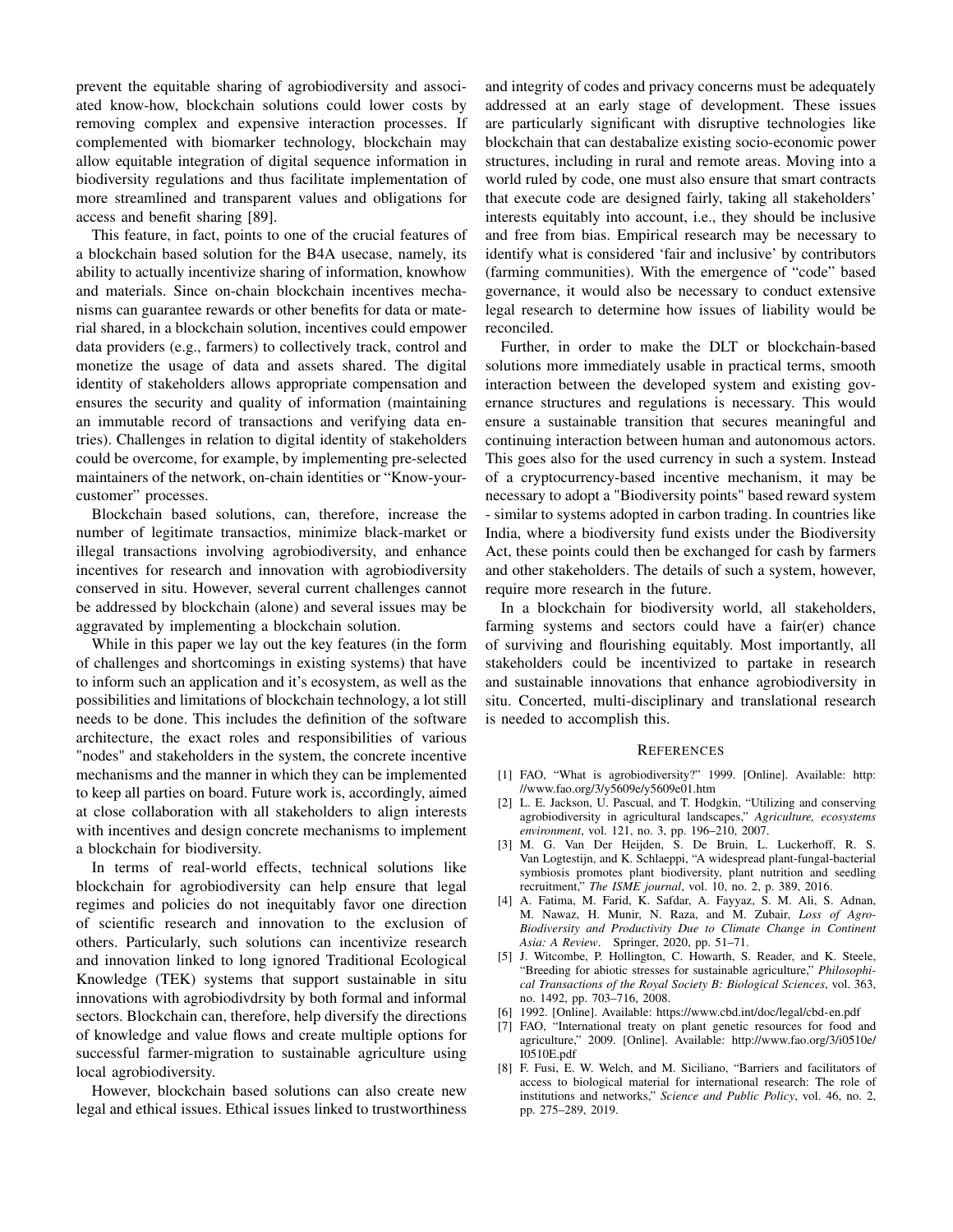- <span id="page-13-0"></span>[9] S. Jinnah and S. Jungcurt, "Could access requirements stifle your research," *Science*, vol. 323, no. 5913, pp. 464–465, 2009.
- <span id="page-13-1"></span>[10] FAO, "What is happening to agrobiodiversity?" 1999. [Online]. Available:<http://www.fao.org/3/y5609e/y5609e02.htm>
- <span id="page-13-2"></span>[11] J. E. Pérez-Jaramillo, V. J. Carrión, M. de Hollander, and J. M. Raaijmakers, "The wild side of plant microbiomes," *Microbiome*, vol. 6, no. 1, p. 143, 2018.
- [12] M. A. Tsiafouli, E. Thébault, S. P. Sgardelis, P. C. De Ruiter, W. H. Van Der Putten, K. Birkhofer, L. Hemerik, F. T. De Vries, R. D. Bardgett, and M. V. Brady, "Intensive agriculture reduces soil biodiversity across europe," *Global change biology*, vol. 21, no. 2, pp. 973–985, 2015.
- <span id="page-13-3"></span>[13] A. Orgiazzi, R. D. Bardgett, and E. Barrios, *Global soil biodiversity atlas*. European Commission, 2016.
- <span id="page-13-4"></span>[14] E. D. Vià, "Seed diversity, farmers' rights, and the politics of repeasantization," *International Journal of Sociology of Agriculture Food*, vol. 19, no. 2, 2012.
- [15] T. Wattnem, "Seed laws, certification and standardization: outlawing informal seed systems in the global south," *The Journal of Peasant Studies*, vol. 43, no. 4, pp. 850–867, 2016.
- <span id="page-13-5"></span>[16] K. Peschard and S. Randeria, "'keeping seeds in our hands': the rise of seed activism," *The Journal of Peasant Studies*, pp. 1–33, 2020.
- <span id="page-13-6"></span>[17] European Commission.
- <span id="page-13-7"></span>[18] E. Commission, "Organic farming in the eu," 2019. [Online]. Available: [https://ec.europa.eu/info/sites/info/files/food-farming-fisheries/](https://ec.europa.eu/info/sites/info/files/food-farming-fisheries/farming/documents/market-brief-organic-farming-in-the-eu_mar2019_en.pdf) [farming/documents/market-brief-organic-farming-in-the-eu\\_mar2019\\_](https://ec.europa.eu/info/sites/info/files/food-farming-fisheries/farming/documents/market-brief-organic-farming-in-the-eu_mar2019_en.pdf) [en.pdf](https://ec.europa.eu/info/sites/info/files/food-farming-fisheries/farming/documents/market-brief-organic-farming-in-the-eu_mar2019_en.pdf)
- <span id="page-13-8"></span>[19] M. Kochupillai, *Promoting sustainable innovations in plant varieties*. Springer, 2016, vol. 5.
- <span id="page-13-13"></span>[20] ——, *Is UPOV 1991 a good fit for developing countries?* Edward Elgar, 2019a.
- <span id="page-13-9"></span>[21] M. Kochupillai, G. Radick, P. Rao, N. Kopytko, J. Köninger, and J. Matthiessen, "Sustainable seed innovation - white paper for the indian government," 2019.
- <span id="page-13-10"></span>[22] H. Zhang, N. Mittal, L. J. Leamy, O. Barazani, and B. Song, "Back" into the wild—apply untapped genetic diversity of wild relatives for crop improvement," *Evolutionary applications*, vol. 10, no. 1, pp. 5–24, 2017.
- <span id="page-13-11"></span>[23] H. Dempewolf, G. Baute, J. Anderson, B. Kilian, C. Smith, and L. Guarino, "Past and future use of wild relatives in crop breeding," *Crop Science*, vol. 57, no. 3, pp. 1070–1082, 2017.
- <span id="page-13-12"></span>[24] F. Batur and T. Dedeurwaerdere, "The use of agrobiodiversity for plant improvement and the intellectual property paradigm: institutional fit and legal tools for mass selection, conventional and molecular plant breeding," *Life sciences, society and policy*, vol. 10, no. 1, pp. 1–29, 2014.
- <span id="page-13-14"></span>[25] N. Kopytko, "Supporting sustainable innovations: An examination of india farmer agro-biodiversity conservation," *Journal of Environment and Development*, vol. 28(4), pp. 386–411, 2019.
- [26] O. T. Coomes, S. J. McGuire, E. Garine, S. Caillon, D. McKey, E. Demeulenaere, D. Jarvis, G. Aistara, A. Barnaud, and P. Clouvel, "Farmer seed networks make a limited contribution to agriculture? four common misconceptions," *Food Policy*, vol. 56, pp. 41–50, 2015.
- [27] R. Salazar, N. P. Louwaars, and B. Visser, "Protecting farmers' new varieties: new approaches to rights on collective innovations in plant genetic resources," *World Development*, vol. 35, no. 9, pp. 1515–1528, 2007.
- <span id="page-13-15"></span>[28] F. Abay, A. Waters-Bayer, and Bjørnstad, "Farmers' seed management and innovation in varietal selection: implications for barley breeding in tigray, northern ethiopia," *Ambio*, pp. 312–320, 2008.
- <span id="page-13-16"></span>[29] S. McGuire and L. Sperling, "Seed systems smallholder farmers use," *Food Security*, vol. 8, no. 1, pp. 179–195, 2016.
- <span id="page-13-17"></span>[30] A. Nyong, F. Adesina, and B. O. Elasha, "The value of indigenous knowledge in climate change mitigation and adaptation strategies in the african sahel," *Mitigation and Adaptation strategies for global Change*, vol. 12, no. 5, pp. 787–797, 2007.
- [31] E. C. Nkomwa, M. K. Joshua, C. Ngongondo, M. Monjerezi, and F. Chipungu, "Assessing indigenous knowledge systems and climate change adaptation strategies in agriculture: A case study of chagaka village, chikhwawa, southern malawi," *Physics and Chemistry of the Earth, Parts A/B/C*, vol. 67, pp. 164–172, 2014.
- <span id="page-13-18"></span>[32] P. Mapfumo, F. Mtambanengwe, and R. Chikowo, "Building on indigenous knowledge to strengthen the capacity of smallholder farming communities to adapt to climate change and variability in southern africa," *Climate and Development*, vol. 8, no. 1, pp. 72–82, 2016.
- <span id="page-13-19"></span>[33] M. Halewood, T. Chiurugwi, R. Sackville Hamilton, B. Kurtz, E. Marden, E. Welch, F. Michiels, J. Mozafari, M. Sabran, and N. Patron, "Plant genetic resources for food and agriculture: opportunities and challenges emerging from the science and information technology revolution," *New Phytologist*, vol. 217, no. 4, pp. 1407–1419, 2018.
- <span id="page-13-20"></span>[34] S. B. Brush, "Farmers' rights and protection of traditional agricultural knowledge," *World Development*, vol. 35, no. 9, pp. 1499–1514, 2007.
- <span id="page-13-21"></span>[35] R. G. Kochupillai, Mrinalini, "A wake-up call on proprietary seeds," *The Hindu*, 2019.<br>[Online]. Available: https://www.thehindu.com/opinion/op-ed/ https://www.thehindu.com/opinion/op-ed/ [a-wake-up-call-on-proprietary-seeds/article27072442.ece](https://www.thehindu.com/opinion/op-ed/a-wake-up-call-on-proprietary-seeds/article27072442.ece)
- <span id="page-13-22"></span>[36] E. O. Wilson, "Threats to biodiversity," *Scientific American*, vol. 261, no. 3, pp. 108–117, 1989.
- <span id="page-13-23"></span>[37] K. G. Rosendal, I. Olesen, H. B. Bentsen, M. W. Tvedt, and M. Bryde, "Access to and legal protection of aquaculture genetic resources—norwegian perspectives," *The Journal of World Intellectual Property*, vol. 9, no. 4, pp. 392–412, 2006.
- <span id="page-13-24"></span>[38] E. Morgera, "The need for an international legal concept of fair and equitable benefit sharing," *European Journal of International Law*, vol. 27, no. 2, pp. 353–383, 2016.
- <span id="page-13-25"></span>[39] 2012. [Online]. Available:<https://www.cbd.int/intro/>
- <span id="page-13-26"></span>[40] 1992. [Online]. Available:<https://www.cbd.int/doc/legal/cbd-en.pdf>
- [41] I. Sundh, A. Wilcks, and M. S. Goettel, *Beneficial microorganisms in agriculture, food and the environment: safety assessment and regulation*. CABI, 2012.
- <span id="page-13-27"></span>[42] Bjørnstad, S. Tekle, and M. Göransson, ""facilitated access" to plant genetic resources: does it work?" *Genetic resources and crop evolution*, vol. 60, no. 7, pp. 1959–1965, 2013.
- <span id="page-13-28"></span>[43] J. H. Reichman, "Why the nagoya protocol to the cbd matters to science and industry in canada and the united states," 2018.
- <span id="page-13-29"></span>[44] K. D. Prathapan, R. Pethiyagoda, K. S. Bawa, P. H. Raven, and P. D. Rajan, "When the cure kills—cbd limits biodiversity research," *Science*, vol. 360, no. 6396, pp. 1405–1406, 2018.
- <span id="page-13-30"></span>[45] CBD, "Nagoya protocol on access to genetic resources and the fair and equitable sharing of benefits arising from their utilization to the convention on biological diversity," 2014. [Online]. Available: <https://www.cbd.int/abs/doc/protocol/nagoya-protocol-en.pdf>
- <span id="page-13-31"></span>[46] F. Nations and A. O. of the United, "International treaty on plant genetic resources for food and agriculture," 2004. [Online]. Available: <http://www.fao.org/3/i0510e/I0510E.pdf>
- <span id="page-13-32"></span>[47] N. Pauchard, "Access and benefit sharing under the convention on biological diversity and its protocol: What can some numbers tell us about the effectiveness of the regulatory regime?" *Resources*, vol. 6, no. 1, p. 11, 2017.
- <span id="page-13-33"></span>[48] E. C. Kamau, G. Winter, and P.-T. Stoll, *Research and development on genetic resources: public domain approaches in implementing the nagoya protocol.* Routledge, 2015.<br>[49] 2020. [Online]. Available:
- <span id="page-13-34"></span>[Online]. Available: [http://www.fao.org/plant-treaty/](http://www.fao.org/plant-treaty/areas-of-work/the-multilateral-system/overview/en/) [areas-of-work/the-multilateral-system/overview/en/](http://www.fao.org/plant-treaty/areas-of-work/the-multilateral-system/overview/en/)
- <span id="page-13-35"></span>[50] Bjørnstad, S. Tekle, and M. Göransson, ""facilitated access" to plant genetic resources: does it work?" *Genetic resources and crop evolution*, vol. 60, no. 7, pp. 1959–1965, 2013.
- <span id="page-13-36"></span>[51] D. Schaffrin, B. Görlach, C. Gerstetter, S. Jungcurt, and M. Collins, "The international treaty on plant genetic resources for food and agriculture-implications for developing countries and interdependence with international biodiversity and intellectual property law," *Final Report IPDEV Work Package*, vol. 5, pp. 8–15, 2006.
- <span id="page-13-37"></span>[52] E. Kamau, "The multilateral of the international treaty on plant genetic resources for food and agriculture: Lessons and room for further development," *Common Pools of Genetic Resources. Equity and Innovation in International Biodiversity Law, Earthscan-Routledge, London*, pp. 343–372, 2013.
- <span id="page-13-38"></span>[53] J. Esquinas-Alcázar, "Protecting crop genetic diversity for food security: political, ethical and technical challenges," *Nature Reviews Genetics*, vol. 6, no. 12, p. 946, 2005.
- <span id="page-13-39"></span>[54] S. Laird, R. Wynberg, M. Rourke, F. Humphries, M. R. Muller, and C. Lawson, "Rethink the expansion of access and benefit sharing," *Science*, vol. 367, no. 6483, pp. 1200–1202, 2020.
- <span id="page-13-40"></span>[55] B. De Jonge, "What is fair and equitable benefit-sharing?" *Journal of Agricultural Environmental Ethics*, vol. 24, no. 2, pp. 127–146, 2011. [Online]. Available: [<GotoISI>://WOS:000287458900004](<Go to ISI>://WOS:000287458900004)
- <span id="page-13-41"></span>[56] F. Jankowski, S. Louafi, N. A. Kane, M. Diol, A. D. Camara, J. L. Pham, C. Berthouly-Salazar, and A. Barnaud, "From texts to enacting practices: defining fair and equitable research principles for plant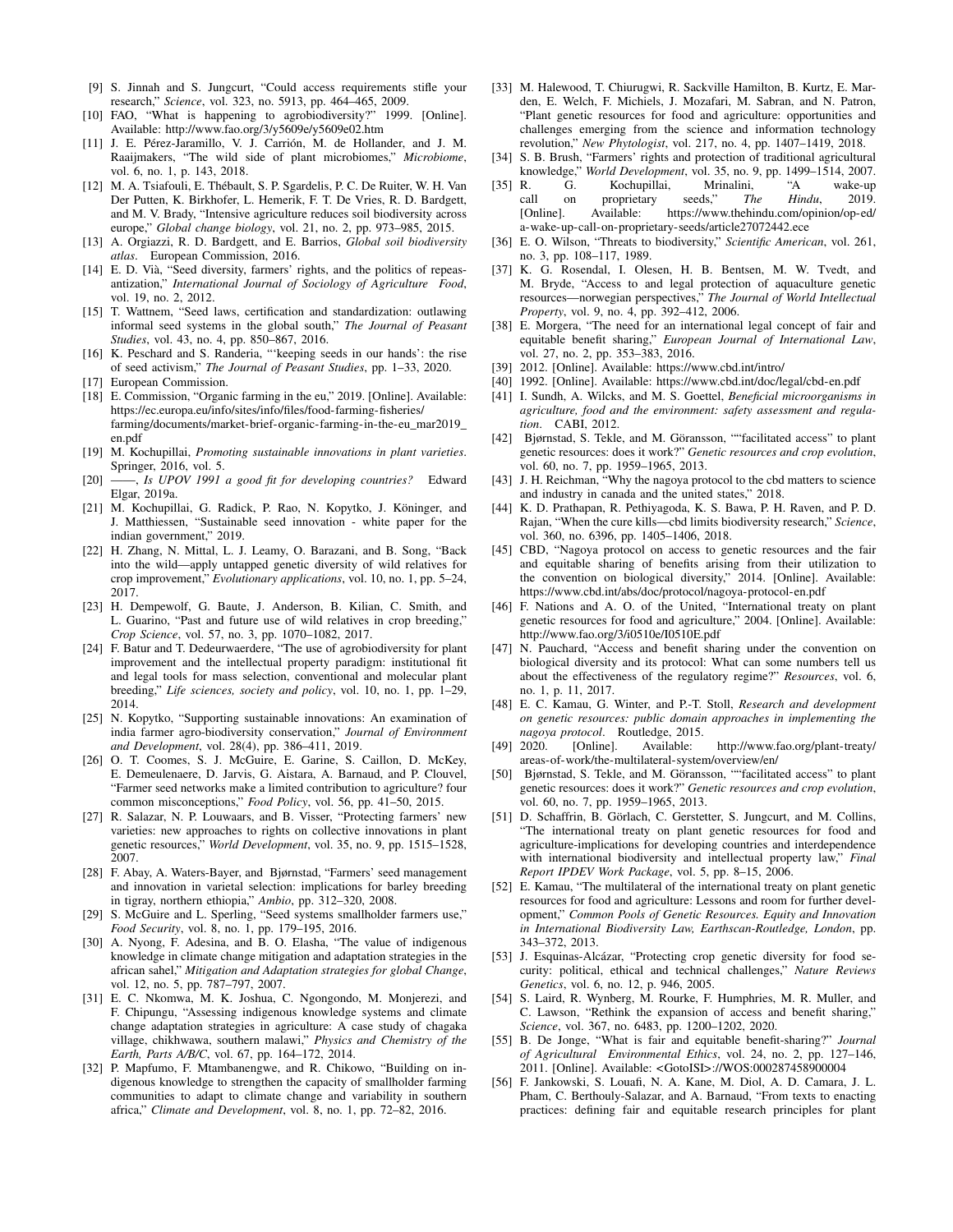genetic resources in west africa," *Agriculture and Human Values*, 2020. [Online]. Available: [<GotoISI>://WOS:000531229500001](<Go to ISI>://WOS:000531229500001)

- <span id="page-14-0"></span>[57] J. Esquinas-Alcázar, "Protecting crop genetic diversity for food security: political, ethical and technical challenges," *Nature Reviews Genetics*, vol. 6, no. 12, pp. 946–953, 2005.
- <span id="page-14-1"></span>[58] J. Martins, D. Cruz, and V. Vasconcelos, "The nagoya protocol and its implications on the eu atlantic area countries," *Journal of Marine Science and Engineering*, vol. 8, no. 2, pp. 92–92, 2020. [Online]. Available: [<GotoISI>://CCC:000519244200081](<Go to ISI>://CCC:000519244200081)
- <span id="page-14-2"></span>[59] M. Heinrich, F. Scotti, A. Andrade-Cetto, M. Berger-Gonzalez, J. Echeverria, F. Friso, F. Garcia-Cardona, A. Hesketh, M. Hitziger, C. Maake, M. Politi, C. Spadafora, and R. Spadafora, "Access and benefit sharing under the nagoya protocol-quo vadis? six latin american case studies assessing opportunities and risk," *Frontiers in Pharmacology*, vol. 11, 2020. [Online]. Available: [<GotoISI>://WOS:000543514900001](<Go to ISI>://WOS:000543514900001)
- <span id="page-14-7"></span>[60] G. Aviles-Polanco, D. J. Jefferson, M. A. Almendarez-Hernandez, and L. F. Beltran-Morales, "Factors that explain the utilization of the nagoya protocol framework for access and benefit sharing," *Sustainability*, vol. 11, no. 20, pp. 5550–5550, 2019. [Online]. Available: [<GotoISI>://CCC:000498398900007](<Go to ISI>://CCC:000498398900007)
- <span id="page-14-4"></span>[61] P. Oldham, S. Hall, and O. Forero, "Biological diversity in the patent system," *Plos One*, vol. 8, no. 11, 2013. [Online]. Available: [<GotoISI>://WOS:000327252100047](<Go to ISI>://WOS:000327252100047)
- <span id="page-14-3"></span>[62] A. Sirakaya, "Balanced options for access and benefit-sharing: Stakeholder insights on provider country legislation," *Frontiers in Plant Science*, vol. 10, pp. 1175–1175, 2019. [Online]. Available: [<GotoISI>://CCC:000497561100001](<Go to ISI>://CCC:000497561100001)
- <span id="page-14-5"></span>[63] ——, "Balanced options for access and benefit-sharing: Stakeholder insights on provider country legislation," *Frontiers in Plant Science*, vol. 10, 2019. [Online]. Available: [<GotoISI>://WOS:000497561100001](<Go to ISI>://WOS:000497561100001)
- <span id="page-14-6"></span>[64] L. Silvestri, A. Sosa, F. Mc Kay, M. D. Vitorino, M. Hill, Zachariades, S. Hight, P. Weyl, D. Smith, D. Djeddour, and P. G. Mason, "Implementation of access and benefit-sharing measures has consequences for classical biological control of weeds," *Biocontrol*, vol. 65, no. 2, pp. 125–141, 2020. [Online]. Available: [<GotoISI>://CCC:000520211100001](<Go to ISI>://CCC:000520211100001)
- <span id="page-14-8"></span>[65] D. Schroeder, R. Chennells, C. Louw, L. Snyders, and T. Hodges, "The rooibos benefit sharing agreement-breaking new ground with respect, honesty, fairness, and care," *Cambridge Quarterly of Healthcare Ethics*, vol. 29, no. 2, pp. 285–301, 2020. [Online]. Available: [<GotoISI>://WOS:000524929100012](<Go to ISI>://WOS:000524929100012)
- <span id="page-14-9"></span>[66] E. Tsioumani, "Itpgrfa gb-8: A missed opportunity for multilateralism," *Environmental Policy and Law*, vol. 49, no. 6, pp. 320–323, 2019.
- <span id="page-14-10"></span>[67] W. Talaat, *Protection of the Associated Traditional Knowledge on Genetic Resources: Beyond the Nagoya Protocol*, ser. Procedia Social and Behavioral Sciences, 2013, vol. 91, pp. 673–678. [Online]. Available: [<GotoISI>://WOS:000348252800074](<Go to ISI>://WOS:000348252800074)
- <span id="page-14-11"></span>[68] M. C. C. Segger and F. K. Phillips, "Indigenous traditional knowledge for sustainable development: the biodiversity convention and plant treaty regimes," *Journal of Forest Research*, vol. 20, no. 5, pp. 430–437, 2015. [Online]. Available: [<GotoISI>://WOS:000360863200003](<Go to ISI>://WOS:000360863200003)
- <span id="page-14-12"></span>[69] T. Ulian, M. Diazgranados, S. Pironon, S. Padulosi, U. Liu, L. Davies, M. R. Howes, J. S. Borrell, I. Ondo, and O. A. Pérez-Escobar, "Unlocking plant resources to support food security and promote sustainable agriculture," *Plants, People, Planet*, vol. 2, no. 5, pp. 421– 445, 2020.
- <span id="page-14-13"></span>[70] F. Rabitz, "Access without benefit-sharing: design, effectiveness and reform of the fao seed treaty," *International Journal of the Commons*, vol. 11, no. 2, pp. 621–640, 2017. [Online]. Available: [<GotoISI>://CCC:000413186700002](<Go to ISI>://CCC:000413186700002)
- <span id="page-14-29"></span>[71] C. Lawson, M. Rourke, and F. Humphries, "Information as the latest site of conflict in the ongoing contests about access to and sharing the benefits from exploiting genetic resources," *Queen Mary Journal of Intellectual Property*, vol. 10, no. 1, pp. 7–33, 2020. [Online]. Available: [<GotoISI>://CCC:000560613000002](<Go to ISI>://CCC:000560613000002)
- <span id="page-14-21"></span>[72] F. Rabitz, "Biopiracy after the nagoya protocol: problem structure, regime design and implementation challenges," *Brazilian Political Science Review*, vol. 9, no. 2, pp. 30–53, 2015.
- <span id="page-14-14"></span>[73] D. Neumann, A. Borisenko, J. Coddington, C. Häuser, C. Butler, A. Casino, J. Vogel, G. Haszprunar, and P. Giere, "Global biodiversity research tied up by juridical interpretations of access and benefit

sharing," *Organisms Diversity Evolution*, vol. 18, no. 1, pp. 1–12, 2018.

- <span id="page-14-15"></span>[74] E. W. Welch, E. Shin, and J. Long, "Potential effects of the nagoya protocol on the exchange of non-plant genetic resources for scientific research: Actors, paths, and consequences," *Ecological Economics*, vol. 86, pp. 136–147, 2013.
- <span id="page-14-16"></span>[75] K. Davis, M. F. Smit, M. Kidd, S. Sharrock, and P. Allenstein, "An access and benefit-sharing awareness survey for botanic gardens: Are they prepared for the nagoya protocol?" *South African Journal of Botany*, vol. 98, pp. 148–156, 2015.
- <span id="page-14-17"></span>[76] E. W. Welch, F. Fusi, S. Louafi, and M. Siciliano, "Genetic resource policies in international collaborative research for food and agriculture: A study of usaid-funded innovation labs," *Global food security*, vol. 15, pp. 33–42, 2017.
- <span id="page-14-18"></span>[77] 2020. [Online]. Available: [https://seedworld.com/](https://seedworld.com/international-treaty-on-plant-genetic-resources-smolders/, 2020) [international-treaty-on-plant-genetic-resources-smolders/,2020](https://seedworld.com/international-treaty-on-plant-genetic-resources-smolders/, 2020)
- <span id="page-14-19"></span>[78] D. Neumann, A. Borisenko, J. Coddington, C. Häuser, C. Butler, A. Casino, J. Vogel, G. Haszprunar, and P. Giere, "Global biodiversity research tied up by juridical interpretations of access and benefit sharing," *Organisms Diversity & Evolution*, vol. 18, no. 1, pp. 1–12, 2018.
- <span id="page-14-20"></span>[79] M. J. Oliva, "Sharing the benefits of biodiversity: A new international protocol and its implications for research and development," *Planta Medica*, vol. 77, no. 11, pp. 1221–1227, 2011. [Online]. Available: [<GotoISI>://CCC:000293007700017](<Go to ISI>://CCC:000293007700017)
- <span id="page-14-22"></span>[80] T. Dedeurwaerdere, P. Melindi-Ghidi, and A. Broggiato, "Global scientific research commons under the nagoya protocol: Towards a collaborative economy model for the sharing of basic research assets," *Environmental Science Policy*, vol. 55, pp. 1–10, 2016. [Online]. Available: [<GotoISI>://CCC:000366775200001](<Go to ISI>://CCC:000366775200001)
- <span id="page-14-23"></span>[81] A. Broggiato, "Abs and food security," *Environmental Policy and Law*, vol. 39, no. 6, p. 287, 2009.
- <span id="page-14-24"></span>[82] M. Chevarria-Lazo, D. Bazile, D. Dessauw, S. Louafi, M. Trommetter, and H. Hocdé, "Quinoa and the exchange of genetic resources: Improving the regulation systems," 2015.
- <span id="page-14-25"></span>[83] 2020. [Online]. Available: [https://www.cbd.int/doc/c/fef9/2f90/](https://www.cbd.int/doc/c/fef9/2f90/70f037ccc5da885dfb293e88/dsi-ahteg-2020-01-03-en.pdf) [70f037ccc5da885dfb293e88/dsi-ahteg-2020-01-03-en.pdf](https://www.cbd.int/doc/c/fef9/2f90/70f037ccc5da885dfb293e88/dsi-ahteg-2020-01-03-en.pdf)
- <span id="page-14-31"></span>[84] C. Lawson and M. Rourke, "Digital sequence information as a marine genetic resource under the proposed unclos legally binding instrument," *Marine Policy*, p. 103878, 2020.
- <span id="page-14-32"></span>[85] H. M. Haugen, "The un declaration on peasants' rights (undrop): Is article 19 on seed rights adequately balancing intellectual property rights and the right to food?" *The Journal of World Intellectual Property*, 2020.
- <span id="page-14-26"></span>[86] S. Aubry, "The future of digital sequence information for plant genetic resources for food and agriculture," *Frontiers in plant science*, vol. 10, p. 1046, 2019.
- <span id="page-14-27"></span>[87] ITPGRFA, "Seventh session of the governing body of the itpgrfa," 2017. [Online]. Available:<http://www.fao.org/3/MV606/mv606.pdf.>
- <span id="page-14-28"></span> $-$ , "Submission of views and information on digital sequence informationsecretariat of theinternational treaty on plant genetic resources for food and agriculture," 2019. [Online]. Available: <https://www.cbd.int/abs/DSI-views/2019/ITPGRFA-DSI.pdf>
- <span id="page-14-30"></span>[89] J. Ambler, A. A. Diallo, P. K. Dearden, P. Wilcox, M. Hudson, and N. Tiffin, "Including digital sequence data in the nagoya protocol can promote data sharing," *Trends in biotechnology*, 2020.
- <span id="page-14-33"></span>[90] Bjørnstad, "'do not privatize the giant's shoulders': rethinking patents in plant breeding," *Trends in biotechnology*, vol. 34, no. 8, pp. 609–617, 2016.
- <span id="page-14-34"></span>[91] S. Nakamoto, "Bitcoin: A peer-to-peer electronic cash system," 2008.
- <span id="page-14-35"></span>[92] M. Crosby, P. Pattanayak, S. Verma, and V. Kalyanaraman, "Blockchain technology: Beyond bitcoin," *Applied Innovation*, vol. 2, no. 6-10, p. 71, 2016.
- <span id="page-14-36"></span>[93] R. G. Brown, "R3 Corda: What makes it different | Richard Gendal Brown." [Online]. Available: [https://gendal.me/2016/10/25/](https://gendal.me/2016/10/25/r3-corda-what-makes-it-different/) [r3-corda-what-makes-it-different/](https://gendal.me/2016/10/25/r3-corda-what-makes-it-different/)
- [94] M. Swan, *Blockchain: Blueprint for a new economy*. " O'Reilly Media, Inc.", 2015.
- [95] Z. Zheng, S. Xie, H.-N. Dai, X. Chen, and H. Wang, "Blockchain challenges and opportunities: A survey," *International Journal of Web and Grid Services*, vol. 14, no. 4, pp. 352–375, 2018.
- [96] U. Gallersdörfer and F. Matthes, "Towards valid use cases: Requirements and supporting characteristics of proper blockchain applica-